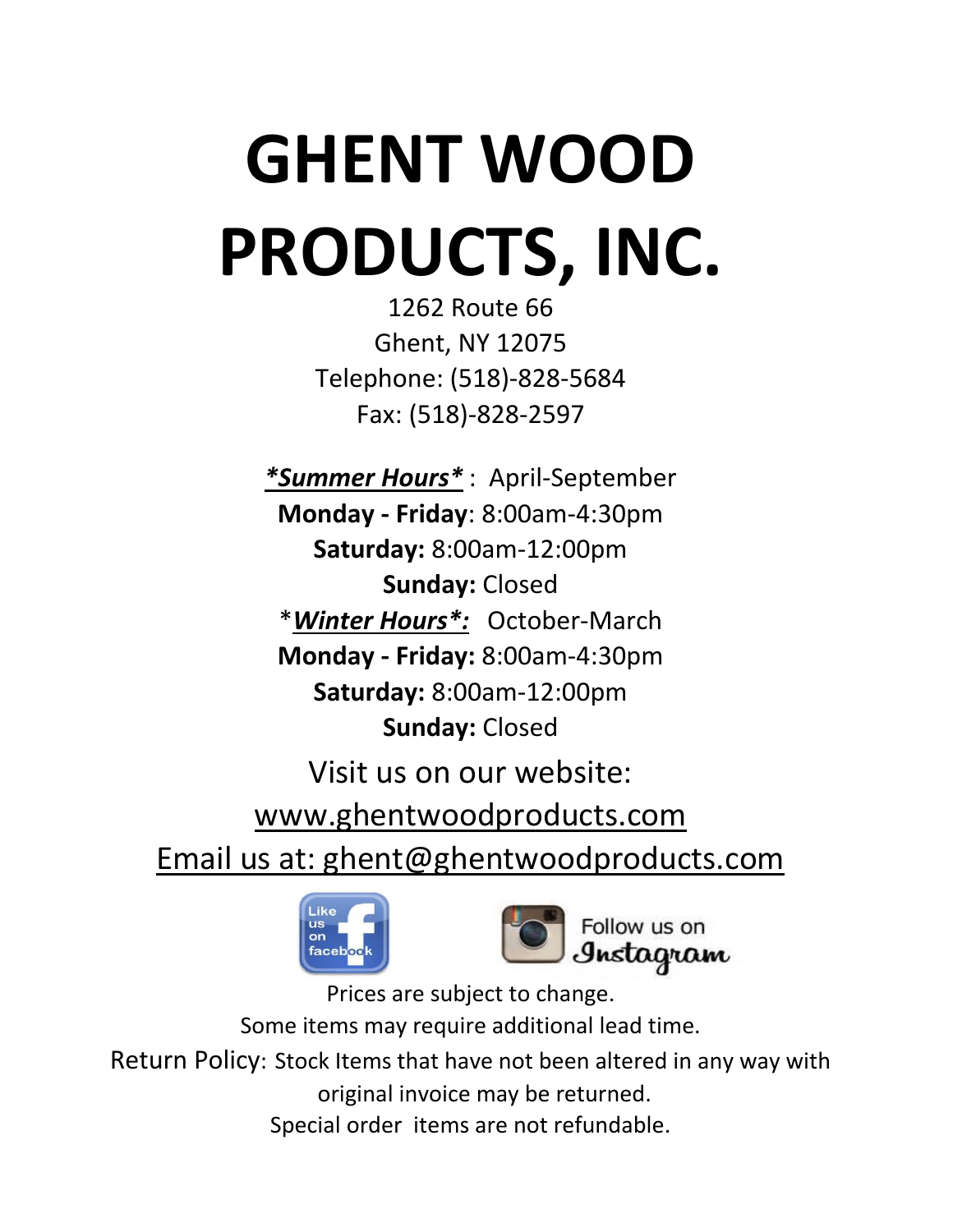| <b>Ghent Wood Products, Inc.</b> |                                       |              |         |         |         |                 |  |  |  |
|----------------------------------|---------------------------------------|--------------|---------|---------|---------|-----------------|--|--|--|
|                                  | <b>Rough Cut Pine Green/Air Dried</b> |              |         |         |         | 518-828-5684    |  |  |  |
|                                  | 8'                                    | $10^{\circ}$ | 12'     | 14'     | 16'     | $8' - 16' B.F.$ |  |  |  |
| 1 X 2                            | \$1.91                                | \$2.41       | \$2.88  | \$3.36  | \$3.85  | \$1.44          |  |  |  |
| 1 X 3                            | \$2.88                                | \$3.61       | \$4.32  | \$5.05  | \$5.76  | \$1.44          |  |  |  |
| 1 X 4                            | \$2.94                                | \$3.66       | \$4.40  | \$5.14  | \$5.86  | \$1.10          |  |  |  |
| 1 X 6                            | \$4.40                                | \$5.50       | \$6.60  | \$7.70  | \$8.80  | \$1.10          |  |  |  |
| 1 X 8                            | \$5.86                                | \$7.34       | \$8.80  | \$10.26 | \$11.74 | \$1.10          |  |  |  |
| 1 X 10                           | \$7.34                                | \$9.16       | \$11.00 | \$12.84 | \$14.66 | \$1.10          |  |  |  |
| 1 X 12                           | \$8.80                                | \$11.00      | \$13.20 | \$15.40 | \$17.60 | \$1.10          |  |  |  |
| 1 X 14                           | \$13.44                               | \$16.82      | \$20.17 | \$23.53 | \$27.10 | \$1.44          |  |  |  |
| 1 X 16                           | \$15.38                               | \$19.21      | \$23.06 | \$26.91 | \$30.73 | \$1.44          |  |  |  |
| 2 X 4                            | \$5.86                                | \$7.34       | \$8.80  | \$10.26 | \$11.73 | \$1.10          |  |  |  |
| 2 X 6                            | \$8.80                                | \$11.00      | \$13.20 | \$15.40 | \$17.60 | \$1.10          |  |  |  |
| 4 X 4                            | \$11.73                               | \$14.66      | \$17.60 | \$20.53 | \$23.46 | \$1.10          |  |  |  |
| 4 X 6                            | \$17.60                               | \$22.00      | \$26.40 | \$30.80 | \$35.20 | \$1.10          |  |  |  |
| 6 X 6                            | \$26.40                               | \$33.00      | \$39.60 | \$46.20 | \$52.80 | \$1.10          |  |  |  |

\* 2" Stock Measures at 1 3/4"

### **Rough Cut Hemlock Green/Air Dried**

|        | $\frac{8}{ }$ | 10'     | 12'     | 14'     | 16'     | 8'-16' B.F. |
|--------|---------------|---------|---------|---------|---------|-------------|
| 1 X 2  | \$2.13        | \$2.67  | \$3.20  | \$3.73  | \$4.27  | \$1.60      |
| 1 X 3  | \$3.20        | \$4.00  | \$4.80  | \$5.60  | \$6.40  | \$1.60      |
| 1 X 4  | \$3.20        | \$4.00  | \$4.80  | \$5.60  | \$6.40  | \$1.20      |
| 1 X 6  | \$4.80        | \$6.00  | \$7.20  | \$8.40  | \$9.60  | \$1.20      |
| 1 X 8  | \$6.40        | \$8.00  | \$9.60  | \$11.20 | \$12.80 | \$1.20      |
| 1 X 10 | \$8.67        | \$10.83 | \$13.00 | \$15.17 | \$17.33 | \$1.30      |
| 1 X 12 | \$12.80       | \$16.00 | \$19.20 | \$22.40 | \$25.60 | \$1.60      |
| 1 X 14 | \$19.59       | \$24.51 | \$29.40 | \$34.29 | \$39.21 | \$2.10      |
| 1 X 16 | \$25.07       | \$31.33 | \$37.60 | \$43.87 | \$50.13 | \$2.35      |
| 2 X 4  | \$5.86        | \$7.37  | \$8.80  | \$10.26 | \$11.74 | \$1.10      |
| 2 X 6  | \$8.80        | \$11.00 | \$13.20 | \$15.40 | \$17.60 | \$1.10      |
| 2 X 8  | \$11.74       | \$14.66 | \$17.60 | \$20.54 | \$23.46 | \$1.10      |
| 2 X 10 | \$14.66       | \$18.34 | \$22.00 | \$25.66 | \$29.34 | \$1.10      |
| 2 X 12 | \$19.20       | \$24.00 | \$28.80 | \$33.60 | \$38.40 | \$1.20      |
| 4 X 4  | \$11.74       | \$14.66 | \$17.60 | \$20.54 | \$23.46 | \$1.10      |
| 4 X 6  | \$17.60       | \$22.00 | \$26.40 | \$30.80 | \$35.20 | \$1.10      |
| 6 X 6  | \$26.40       | \$33.00 | \$39.60 | \$46.20 | \$52.80 | \$1.10      |
|        |               |         |         |         |         |             |

\* 2" Stock Measures at 1 3/4"

**Page 1 6/12/2022**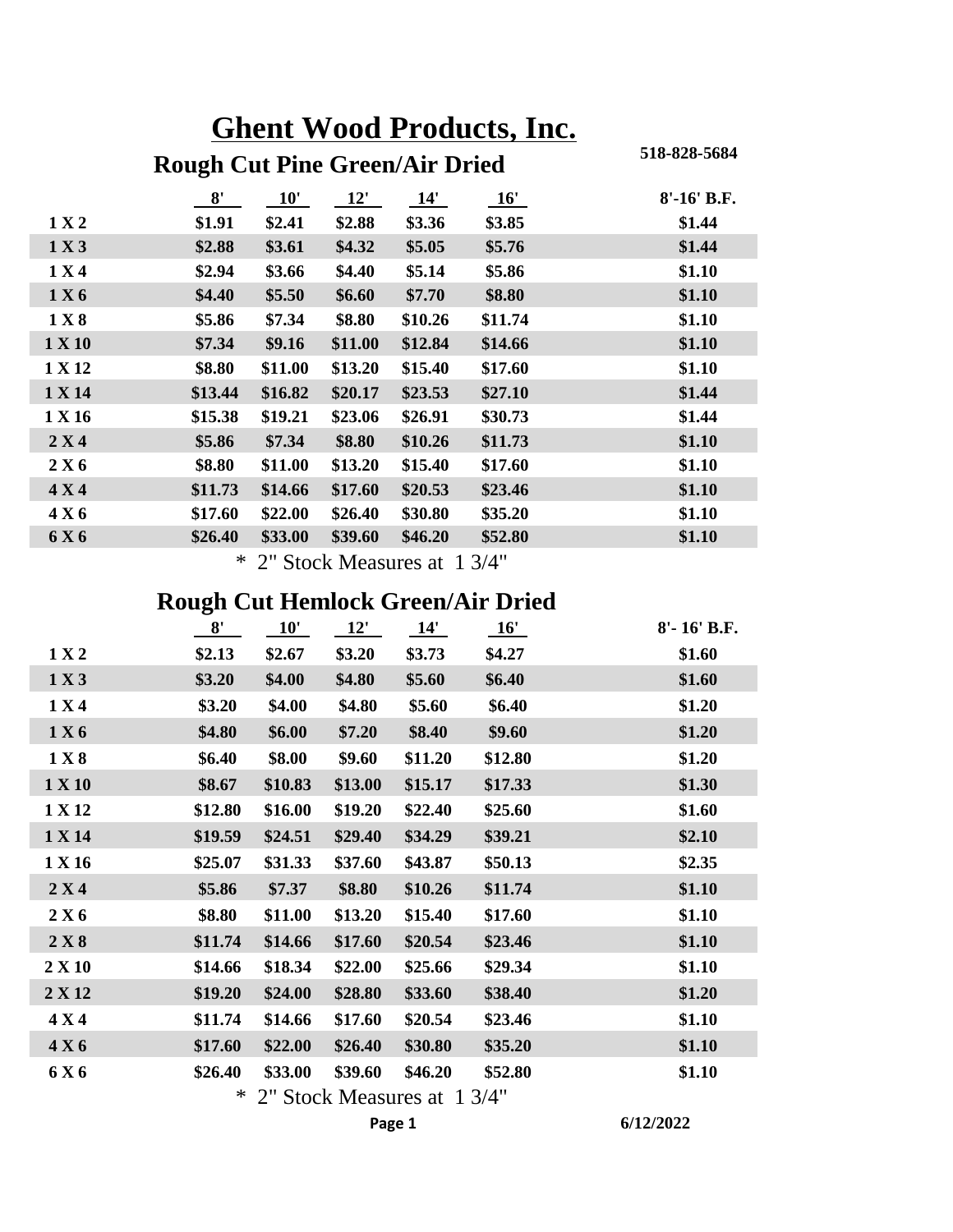| <b>Special Order Rough Cut Pine</b> |         |        |          |             |                                        |             |          |        |                                                          |             |                                 | 518-828-5684 |              |             |
|-------------------------------------|---------|--------|----------|-------------|----------------------------------------|-------------|----------|--------|----------------------------------------------------------|-------------|---------------------------------|--------------|--------------|-------------|
|                                     | 8'      | B.F    | 10'      | <b>B.F.</b> | 12'                                    | <b>B.F.</b> | 14'      | B.F    | 16'                                                      | <b>B.F.</b> | 18'                             | <b>B.F.</b>  | $20^{\circ}$ | <b>B.F.</b> |
| 3 X 6                               | \$15.31 | \$1.28 | \$19.14  | \$1.28      | \$22.97                                | \$1.28      | \$26.80  | \$1.28 | \$30.62                                                  | \$1.28      | \$42.77                         | \$1.58       | \$47.52      | \$1.58      |
| 3 X 8                               | \$20.42 | \$1.28 | \$25.52  | \$1.28      | \$30.62                                | \$1.28      | \$35.73  | \$1.28 | \$40.83                                                  | \$1.28      | \$60.19                         | \$1.67       | \$80.52      | \$2.01      |
| 3 X 10                              | \$25.52 | \$1.28 | \$31.90  | \$1.28      | \$38.28                                | \$1.28      | \$46.59  | \$1.33 | \$51.04                                                  | \$1.28      | \$75.24                         | \$1.67       | \$100.65     | \$2.01      |
| 3 X 12                              | \$31.94 | \$1.33 | \$39.93  | \$1.33      | \$47.92                                | \$1.33      | \$55.90  | \$1.33 | \$76.03                                                  | \$1.58      | \$90.29                         | \$1.67       | \$120.78     | \$2.01      |
| 4 X 8                               | \$27.21 | \$1.28 | \$34.03  | \$1.28      | \$40.83                                | \$1.28      | \$49.69  | \$1.33 | \$56.79                                                  | \$1.33      | \$80.26                         | \$1.67       | \$107.35     | \$2.01      |
| 4 X 10                              | \$34.03 | \$1.28 | \$42.53  | \$1.28      | \$51.04                                | \$1.28      | \$62.12  | \$1.33 | \$70.98                                                  |             | $$1.33$ $$100.32$               | \$1.67       | \$134.21     | \$2.01      |
| 4 X 12                              | \$42.59 | \$1.33 | \$53.24  | \$1.33      | \$63.89                                | \$1.33      | \$74.54  | \$1.33 | \$85.18                                                  |             | \$1.33 \$120.38 \$1.67 \$161.04 |              |              | \$2.01      |
| 6 X 8                               | \$40.83 | \$1.28 | \$51.04  | \$1.28      | \$61.25                                | \$1.28      | \$74.54  | \$1.33 | \$85.18                                                  |             | \$1.33 \$120.38 \$1.67 \$161.04 |              |              | \$2.01      |
| 6 X 10                              | \$53.24 | \$1.33 | \$66.55  | \$1.33      | \$79.86                                | \$1.33      | \$93.17  | \$1.33 |                                                          |             | $$106.48$ \$1.33 \$151.47       | \$1.68       | \$201.30     | \$2.01      |
| 6 X 12                              | \$63.89 | \$1.33 | \$79.86  | \$1.33      | \$95.83                                | \$1.33      | \$111.80 |        | \$1.33 \$127.78 \$1.33 \$180.58 \$1.67 \$241.56          |             |                                 |              |              | \$2.01      |
| 8 X 8                               | \$56.78 | \$1.33 | \$70.98  | \$1.33      | \$85.18                                | \$1.33      |          |        | \$101.85 \$1.36 \$113.58 \$1.33 \$161.57                 |             |                                 | \$1.68       | \$217.73     | \$2.04      |
| 8 X 10                              | \$70.98 | \$1.33 | \$88.74  | \$1.33      | \$106.48                               | \$1.33      |          |        | $$127.30$ \$1.36 \$141.98 \$1.33 \$200.64                |             |                                 | \$1.67       | \$268.39     | \$2.01      |
| <b>8 X 12</b>                       | \$85.18 | \$1.33 | \$106.48 |             | $$1.33$ $$127.78$                      | \$1.33      | \$149.07 |        | \$1.33 \$170.37 \$1.33 \$240.77                          |             |                                 | \$1.67       | \$322.08     | \$2.01      |
| $10 \times 10$                      | \$88.74 |        |          |             | \$1.33 \$110.91 \$1.33 \$133.10 \$1.33 |             |          |        | \$155.29 \$1.33 \$177.46 \$1.33 \$250.80 \$1.67 \$335.51 |             |                                 |              |              | \$2.01      |

### **Special Order Rough Cut Hemlock**

|                | 8'               | B.F    | 10'      | B.F.   | 12'                         | B.F.   | 14'      | B.F    | 16'                                             | B.F.   | 18'                       | B.F.   | 20'      | <b>B.F.</b> |
|----------------|------------------|--------|----------|--------|-----------------------------|--------|----------|--------|-------------------------------------------------|--------|---------------------------|--------|----------|-------------|
| 3 X 6          | \$16.20          | \$1.35 | \$20.25  | \$1.35 | \$24.30                     | \$1.35 | \$28.35  | \$1.35 | \$32.40                                         | \$1.35 | \$43.20                   | \$1.60 | \$51.00  | \$1.70      |
| 3 X 8          | \$21.60          | \$1.35 | \$27.00  | \$1.35 | \$32.40                     | \$1.35 | \$37.80  | \$1.35 | \$48.00                                         | \$1.50 | \$63.00                   | \$1.75 | \$80.00  | \$2.00      |
| 3 X 10         | \$28.00          | \$1.40 | \$35.00  | \$1.40 | \$42.00                     | \$1.40 | \$54.25  | \$1.55 | \$62.00                                         | \$1.55 | \$78.75                   | \$1.75 | \$105.00 | \$2.10      |
| 3 X 12         | \$38.40          | \$1.60 | \$48.00  | \$1.60 | \$57.60                     | \$1.60 | \$67.20  | \$1.60 | \$76.80                                         | \$1.60 | \$102.60                  | \$1.90 | \$126.00 | \$2.10      |
| 4 X 8          | \$28.80          | \$1.35 | \$36.00  | \$1.35 | \$43.20                     | \$1.35 | \$56.00  | \$1.50 | \$64.00                                         | \$1.50 | \$84.00                   | \$1.75 | \$106.66 | \$2.00      |
| <b>4 X 10</b>  | \$37.34          | \$1.40 | \$46.66  | \$1.40 | \$56.00                     | \$1.40 | \$74.67  | \$1.60 | \$85.33                                         |        | $$1.60$ $$105.00$ $$1.75$ |        | \$133.34 | \$2.00      |
| 4 X 12         | \$51.20          | \$1.60 | \$64.00  | \$1.60 | \$76.80                     | \$1.60 | \$89.60  | \$1.60 | \$102.40                                        |        | $$1.60$ $$126.00$         | \$1.75 | \$168.00 | \$2.10      |
| 6 X 8          | \$43.20          | \$1.35 | \$54.00  | \$1.35 | \$64.80                     | \$1.35 | \$75.60  | \$1.35 | \$96.00                                         |        | $$1.50$ $$126.00$         | \$1.75 | \$168.00 | \$2.10      |
| 6 X 10         | \$60.00          | \$1.50 | \$75.00  | \$1.50 | \$90.00                     | \$1.50 | \$105.00 | \$1.50 |                                                 |        | $$120.00$ \$1.50 \$171.00 | \$1.90 | \$195.00 | \$1.95      |
| 6 X 12         | \$76.80          | \$1.60 | \$96.00  | \$1.60 | \$115.20                    | \$1.60 | \$134.40 |        | $$1.60$ $$153.60$ $$1.60$ $$205.20$             |        |                           | \$1.90 | \$252.00 | \$2.10      |
| 8 X 8          | \$64.00          | \$1.50 | \$80.00  | \$1.50 | \$96.00                     | \$1.50 |          |        | \$112.00 \$1.50 \$128.00 \$1.50 \$168.00 \$1.75 |        |                           |        | \$213.34 | \$2.00      |
| <b>8 X 10</b>  | \$85.33          | \$1.60 | \$106.67 |        | $$1.60$ \$128.00            | \$1.60 |          |        | $$149.33$ \$1.60 \$170.67 \$1.60 \$210.00       |        |                           | \$1.75 | \$280.00 | \$2.10      |
| <b>8 X 12</b>  | \$102.40         | \$1.60 | \$128.00 |        | $$1.60$ $$153.60$           | \$1.60 |          |        | $$179.20$ \$1.60 \$204.80                       |        | $$1.60$ $$273.60$         | \$1.90 | \$352.00 | \$2.20      |
| <b>10 X 10</b> | $$106.67$ \$1.60 |        |          |        | $$133.33$ $$1.60$ $$160.00$ | \$1.60 |          |        | \$186.67 \$1.60 \$213.33 \$1.60 \$285.00 \$1.90 |        |                           |        | \$366.67 | \$2.20      |
|                |                  |        |          |        | Page 2                      |        |          |        |                                                 |        | 6/12/2022                 |        |          |             |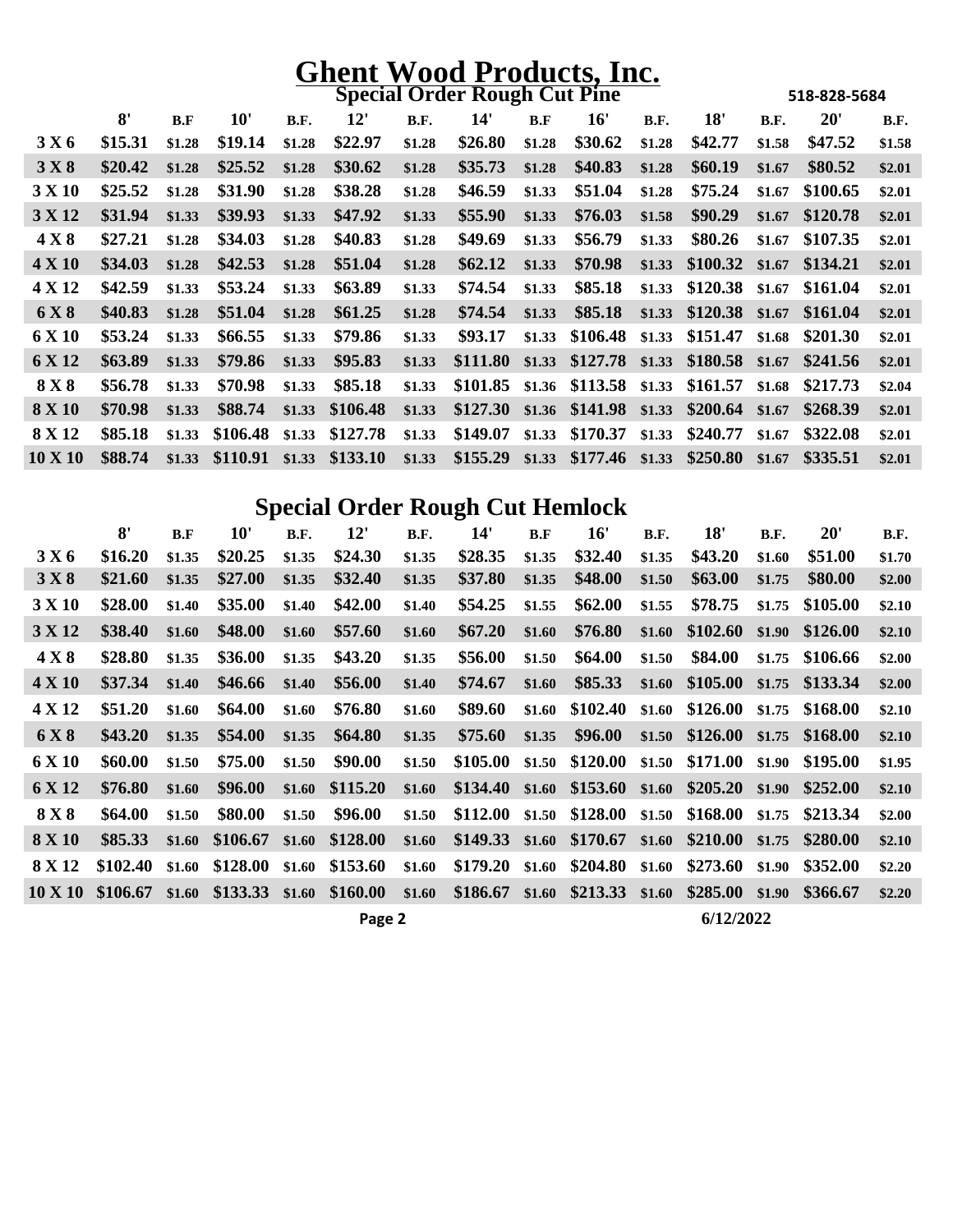|        | <b>Rough Cut Red Oak</b> |           |         |        |         |        |         |           |         |        |  |  |  |
|--------|--------------------------|-----------|---------|--------|---------|--------|---------|-----------|---------|--------|--|--|--|
|        | 8'                       | <b>BF</b> | 10'     | BF     | 12'     | BF     | 14'     | <b>BF</b> | 16'     | BF     |  |  |  |
| 1 X 6  | \$6.00                   | \$1.50    | \$7.50  | \$1.50 | \$9.00  | \$1.50 | \$10.50 | \$1.50    | \$14.00 | \$1.75 |  |  |  |
| 1 X 8  | \$10.66                  | \$2.00    | \$13.34 | \$2.00 | \$16.00 | \$2.00 | \$18.66 | \$2.00    | \$21.34 | \$2.00 |  |  |  |
| 1 X 10 | \$13.34                  | \$2.00    | \$16.66 | \$2.00 | \$20.00 | \$2.00 | \$23.34 | \$2.00    | \$26.66 | \$2.00 |  |  |  |
| 1 X 12 | \$20.00                  | \$2.50    | \$25.00 | \$2.50 | \$30.00 | \$2.50 | \$35.00 | \$2.50    | \$40.00 | \$2.50 |  |  |  |
| 2 X 4  | \$9.33                   | \$1.75    | \$11.67 | \$1.75 | \$14.00 | \$1.75 | \$16.33 | \$1.75    | \$18.67 | \$1.75 |  |  |  |
| 2 X 6  | \$14.00                  | \$1.75    | \$17.50 | \$1.75 | \$21.00 | \$1.75 | \$24.50 | \$1.75    | \$28.00 | \$1.75 |  |  |  |
| 2 X 8  | \$18.67                  | \$1.75    | \$23.33 | \$1.75 | \$28.00 | \$1.75 | \$32.67 | \$1.75    | \$37.33 | \$1.75 |  |  |  |
| 2 X 10 | \$23.33                  | \$1.75    | \$29.17 | \$1.75 | \$35.00 | \$1.75 | \$40.83 | \$1.75    | \$46.67 | \$1.75 |  |  |  |
| 2 X 12 | \$32.00                  | \$2.00    | \$40.00 | \$2.00 | \$48.00 | \$1.75 | \$56.00 | \$2.00    | \$64.00 | \$2.00 |  |  |  |
| 4 X 4  | \$18.67                  | \$1.75    | \$23.33 | \$1.75 | \$28.00 | \$2.00 | \$32.67 | \$1.75    | \$37.33 | \$1.75 |  |  |  |
| 4 X 6  | \$28.00                  | \$1.75    | \$35.00 | \$1.75 | \$42.00 | \$1.75 | \$49.00 | \$1.75    | \$56.00 | \$1.75 |  |  |  |
| 4 X 8  | \$37.33                  | \$1.75    | \$46.67 | \$1.75 | \$56.00 | \$1.75 | \$65.33 | \$1.75    | \$74.67 | \$1.75 |  |  |  |
| 6 X 6  | \$36.00                  | \$1.50    | \$45.00 | \$1.50 | \$54.00 | \$1.50 | \$63.00 | \$1.50    | \$72.00 | \$1.50 |  |  |  |
| 6 X 8  | \$48.00                  | \$1.50    | \$60.00 | \$1.50 | \$72.00 | \$1.50 | \$84.00 | \$1.50    | \$96.00 | \$1.50 |  |  |  |

### **Rough Cut White Oak**

|        | 8'      | BF     | 10'      | BF     | 12'      | BF     | 14'      | 16'       | BF     |
|--------|---------|--------|----------|--------|----------|--------|----------|-----------|--------|
| 1 X 6  | \$8.00  | \$2.00 | \$10.00  | \$2.00 | \$12.00  | \$2.00 | \$14.00  | \$17.50   | \$2.19 |
| 1 X 8  | \$16.00 | \$3.00 | \$20.00  | \$3.00 | \$24.00  | \$3.00 | \$32.00  | \$32.00   | \$3.00 |
| 1 X 10 | \$20.00 | \$3.00 | \$24.99  | \$3.00 | \$30.00  | \$3.00 | \$46.67  | \$46.67   | \$3.50 |
| 1 X 12 | \$28.00 | \$3.50 | \$35.00  | \$3.50 | \$42.00  | \$3.50 | \$56.00  | \$56.00   | \$3.50 |
| 2 X 4  | \$16.00 | \$3.00 | \$20.00  | \$3.00 | \$24.00  | \$3.00 | \$32.00  | \$32.00   | \$3.00 |
| 2X6    | \$24.00 | \$3.00 | \$30.00  | \$3.00 | \$36.00  | \$3.00 | \$48.00  | \$48.00   | \$3.00 |
| 2X8    | \$32.00 | \$3.00 | \$40.00  | \$3.00 | \$48.00  | \$3.00 | \$64.00  | \$64.00   | \$3.00 |
| 2 X 10 | \$39.99 | \$3.00 | \$50.00  | \$3.00 | \$60.00  | \$3.00 | \$80.00  | \$80.00   | \$3.00 |
| 2 X 12 | \$48.00 | \$3.00 | \$60.00  | \$3.00 | \$72.00  | \$3.00 | \$96.00  | \$96.00   | \$3.00 |
| 4 X 4  | \$26.88 | \$2.50 | \$33.33  | \$2.50 | \$48.00  | \$3.00 | \$64.00  | \$64.00   | \$3.00 |
| 4 X 6  | \$40.00 | \$2.50 | \$50.00  | \$2.50 | \$72.00  | \$3.00 | \$96.00  | \$96.00   | \$3.00 |
| 4 X 8  | \$53.33 | \$2.50 | \$66.68  | \$2.50 | \$96.00  | \$3.00 | \$128.00 | \$128.00  | \$3.00 |
| 6 X 6  | \$60.00 | \$2.50 | \$75.00  | \$2.50 | \$108.00 | \$3.00 | \$144.00 | \$144.00  | \$3.00 |
| 6 X 8  | \$80.00 | \$2.50 | \$100.00 | \$2.50 | \$144.00 | \$3.00 | \$192.00 | \$192.00  | \$3.00 |
|        |         |        |          |        |          |        | Page 3   | 6/12/2022 |        |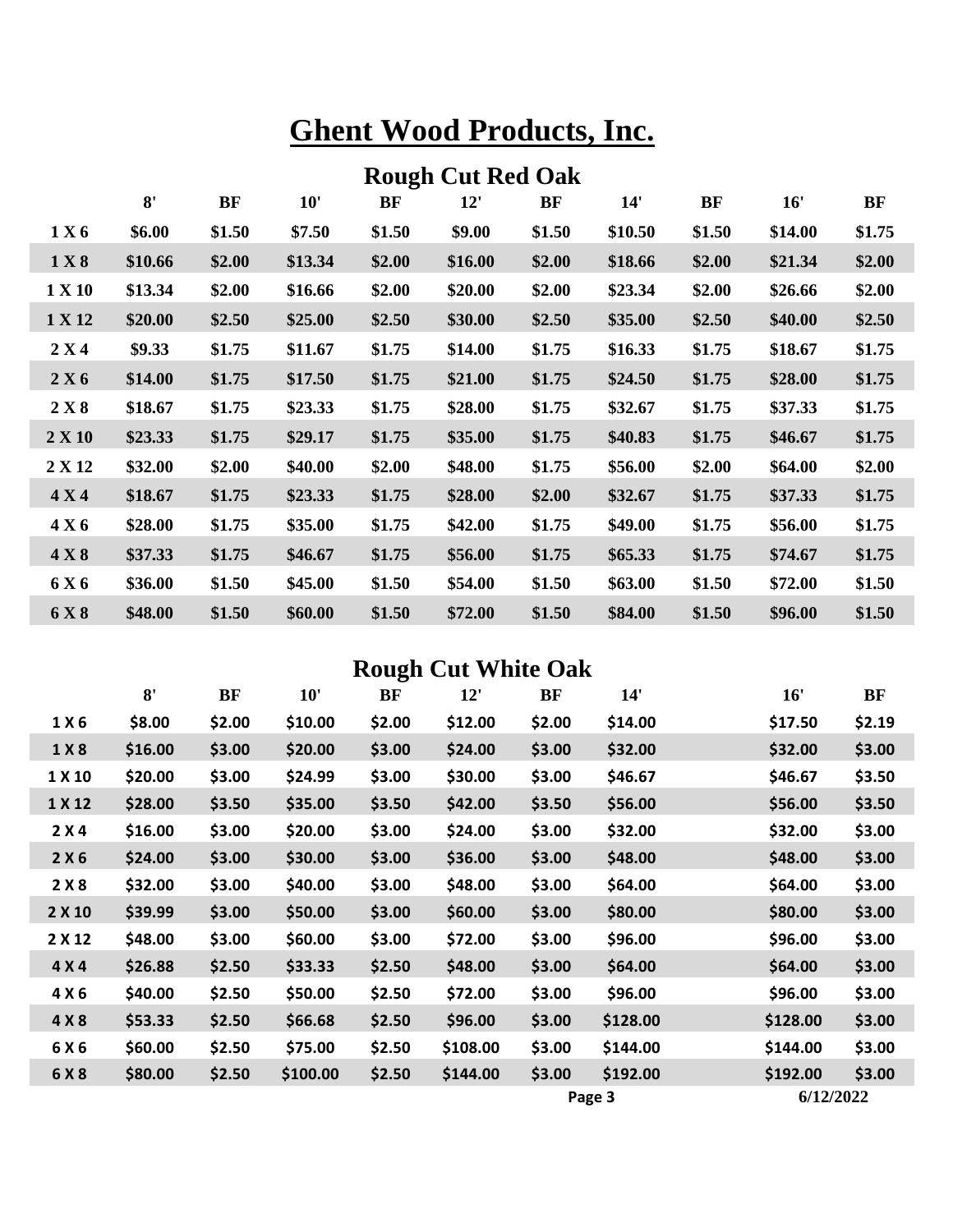|                     | <b>Ghent Wood Products, Inc.</b>    |             |                                  |                             |         |                                     |         |         |         |
|---------------------|-------------------------------------|-------------|----------------------------------|-----------------------------|---------|-------------------------------------|---------|---------|---------|
|                     |                                     |             |                                  | <b>Kiln Dried Rough Cut</b> |         |                                     |         |         |         |
| Species/Grade       |                                     | Width       | 4/4                              | 5/4                         | 6/4     | 8/4                                 | 10/4    | 12/4    | 16/4    |
| Ash                 |                                     | $8"+$       | \$5.00                           | \$5.00                      | \$5.50  | \$5.75                              | \$5.50  | \$6.05  |         |
|                     | Select & Better                     | $4" - 7"$   | \$4.00                           | \$4.25                      | \$4.50  | \$5.00                              | \$4.95  | \$5.50  |         |
|                     | Rustic                              | All         | \$2.75                           |                             |         |                                     |         |         |         |
|                     | Quarter Sawn                        | $4" - 7"$   | \$6.50                           |                             |         |                                     |         |         |         |
| <b>Black Walnut</b> | <b>Super Prime</b>                  |             |                                  |                             |         | \$19.00                             |         |         |         |
|                     | Prime                               | $12"+$      | \$15.00                          | \$15.50                     | \$16.00 | \$17.00                             |         |         |         |
|                     | Prime                               | $10" - 11"$ | \$14.00                          | \$14.00                     | \$14.50 | \$15.25                             |         |         |         |
|                     | Prime                               | $8" - 9"$   | \$13.00                          | \$13.00                     | \$13.00 | \$14.00                             | \$14.30 | \$17.16 | \$20.02 |
|                     | Prime                               | $4" - 7"$   | \$10.50                          | \$10.50                     | \$11.00 | \$13.50                             | \$13.75 | \$16.20 | \$19.06 |
|                     | Rustic                              | $8"+$       | \$6.66                           | \$6.96                      | \$7.57  | \$8.17                              |         |         |         |
|                     | Rustic                              | $4" - 7"$   | \$6.05                           | \$6.33                      | \$6.96  | \$7.57                              |         |         |         |
| <b>Butternut</b>    | Select                              | $8"+$       | \$5.50                           | \$6.00                      | \$7.00  | \$10.00                             |         |         |         |
|                     | Select                              | $4" - 7"$   | \$5.00                           | \$5.50                      | \$6.50  | \$9.00                              |         |         |         |
|                     | Rustic                              | $8"+$       | \$4.50                           |                             |         |                                     |         |         |         |
|                     | Rustic                              | $4" - 7"$   | \$4.00                           |                             |         |                                     |         |         |         |
| <b>Cherry</b>       | Select                              | $8"+$       | \$5.30                           | \$6.30                      | \$7.00  | \$7.50                              | \$8.40  | \$9.45  | \$10.50 |
|                     | Select                              | $4" - 7"$   | \$4.62                           | \$5.78                      | \$6.30  | \$7.00                              | \$7.88  |         | \$10.50 |
|                     | Rustic                              | $8"+$       | \$4.05                           | \$4.20                      | \$4.74  | \$5.80                              |         |         |         |
|                     | Rustic                              | $4" - 7"$   | \$3.50                           | \$3.70                      | \$4.20  | \$5.25                              |         |         |         |
| Elm & Beech         |                                     |             | \$2.50                           |                             |         | Elm \$3.50                          |         |         |         |
| <b>Hickory</b>      | Select                              | $8"+$       | \$5.50                           | \$5.50                      | \$6.05  | \$6.60                              |         |         |         |
|                     | Select                              | $4" - 7"$   | \$4.40                           | \$4.95                      | \$5.50  | \$6.05                              |         |         |         |
|                     | Rustic                              | $8"+$       | \$4.13                           |                             |         |                                     |         |         |         |
|                     | Rustic                              | $4" - 7"$   | \$3.30                           |                             |         |                                     |         |         |         |
| <b>Hard Maple</b>   | Select                              | $8"+$       | \$6.75                           | \$6.70                      | \$7.25  | \$8.00                              | \$9.05  | \$10.44 | \$11.83 |
|                     | Select                              | $4" - 7"$   | \$6.25                           | \$6.25                      | \$6.50  | \$7.66                              | \$8.35  | \$9.74  | \$11.13 |
|                     | Curly                               | $8"+$       | \$9.05                           | \$9.50                      |         |                                     |         |         |         |
|                     | Curly                               | $4" - 7"$   | \$8.35                           |                             |         |                                     |         |         |         |
|                     | Bird's Eye                          | All         | \$9.74                           |                             |         |                                     |         |         |         |
|                     | Quarter Sawn                        | All         | \$7.66                           |                             |         |                                     |         |         |         |
|                     | Rustic                              | All         | \$4.88                           |                             |         |                                     |         |         |         |
|                     | <b>Quantity Discounts Available</b> |             |                                  |                             | Page 4  | 6/12/2022                           |         |         |         |
|                     |                                     |             |                                  |                             |         | <b>Prices are Subject to Change</b> |         |         |         |
|                     |                                     |             | <b>Ghent Wood Products, Inc.</b> |                             |         |                                     |         |         |         |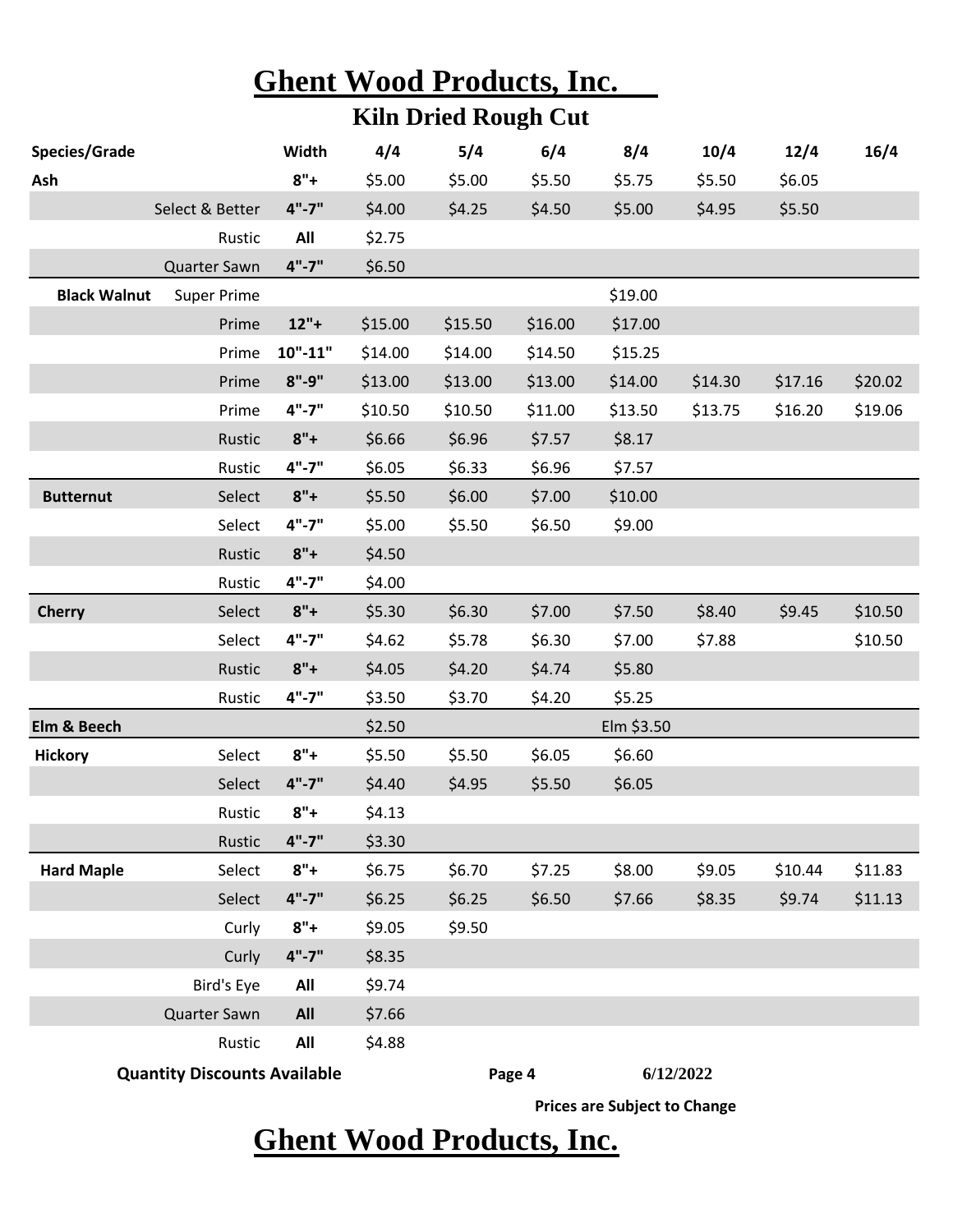### **Kiln Dried Rough Cut**

| Species/Grade                       | Width       | 4/4     | 5/4     | 6/4     | 8/4        | 10/4    | 12/4      | 16/4   |
|-------------------------------------|-------------|---------|---------|---------|------------|---------|-----------|--------|
| <b>Soft Maple</b><br>Select         | $8"+$       | \$6.75  | \$6.70  | \$7.25  | \$8.00     |         |           |        |
|                                     | $4" - 7"$   | \$6.25  | \$6.25  | \$6.50  | \$7.66     |         |           |        |
| Curly                               | $4" - 7"$   | \$8.00  |         |         | \$10.50    |         |           |        |
| Wormy                               | $8"+$       | \$3.20  | \$3.20  | \$3.63  | \$3.94     |         |           |        |
| Wormy                               | $4" - 7"$   | \$2.50  | \$3.20  | \$3.33  | \$3.63     |         |           |        |
| Rustic                              | All         | \$2.50  | \$3.20  |         |            |         |           |        |
| Common<br>Pine                      | 18"-20"     | \$2.75  |         |         |            |         |           |        |
| Common                              | $14" - 16"$ | \$2.42  | \$2.53  |         |            |         |           | \$3.96 |
| Common                              | $12" - 13"$ | \$1.93  | \$1.98  | \$2.20  | \$2.64     | \$3.03  | \$3.25    |        |
| Common                              | $10" - 11"$ | \$1.93  | \$1.98  | \$2.20  | \$2.42     | \$2.75  | \$3.03    |        |
| Common                              | $4" - 8"$   | \$1.93  | \$1.98  | \$2.20  | \$2.42     | \$2.75  | \$3.03    | \$3.58 |
| D Select                            | $4"$        | \$2.48  | \$2.75  |         |            |         |           |        |
| D Select                            | $6" - 8"$   | \$3.03  | \$3.30  |         |            |         |           |        |
| D Select                            | 10"         | \$3.30  | \$3.58  |         |            |         |           |        |
| D Select                            | 12"         | \$3.58  | \$3.85  |         |            |         |           |        |
| D Select                            | All         |         |         | \$3.30  | \$3.40     | \$3.96  | \$4.40    | \$5.50 |
| Poplar<br>FIF FAS                   | $8"+$       | \$3.65  | \$3.75  | \$4.00  | \$4.00     | \$4.24  | \$4.24    |        |
| FIF FAS                             | $4" - 7"$   | \$3.65  | \$3.75  | \$3.75  | \$4.00     | \$3.94  | \$3.94    |        |
| <b>Red Oak</b><br>Select            | $8"+$       | \$4.24  | \$4.84  | \$5.15  | \$5.45     | \$6.05  | \$6.66    |        |
| Select                              | $4" - 7"$   | \$3.96  | \$4.24  | \$4.84  | \$4.84     |         |           |        |
| Select Rift & Quarter Sawn          | All         | \$4.84  | \$6.05  | \$7.15  | \$8.25     |         |           |        |
| Rustic                              | All         | \$2.73  | \$3.85  | \$4.13  |            |         |           |        |
| <b>White Oak</b><br>Select          | $8"+$       | \$8.25  | \$8.75  | \$9.00  | \$10.00    | \$12.75 | \$14.75   |        |
| Select                              | $4" - 7"$   | \$7.25  | \$7.75  | \$8.50  | \$9.50     | \$12.75 | \$14.75   |        |
| Select Rift & Quarter Sawn          | $8"+$       | \$10.00 | \$10.75 | \$11.75 | \$12.50    |         |           |        |
| Select Rift & Quarter Sawn          | $4" - 7"$   | \$9.00  | \$10.00 | \$11.50 | \$12.50    |         |           |        |
| Rustic                              | $8"+$       | \$4.75  | \$5.00  | \$5.25  | \$7.00     |         |           |        |
| Rustic                              | $4" - 7"$   | \$4.40  | \$4.75  | \$4.75  | \$<br>7.00 |         |           |        |
| <b>Hemlock Knotty Grade</b>         | $4" - 8"$   | \$2.09  |         |         |            |         |           |        |
|                                     | 10"         | \$2.20  |         |         |            |         |           |        |
|                                     | 12"         | \$2.42  |         |         |            |         |           |        |
| <b>Quantity Discounts Available</b> |             |         |         |         | Page 5     |         | 6/12/2022 |        |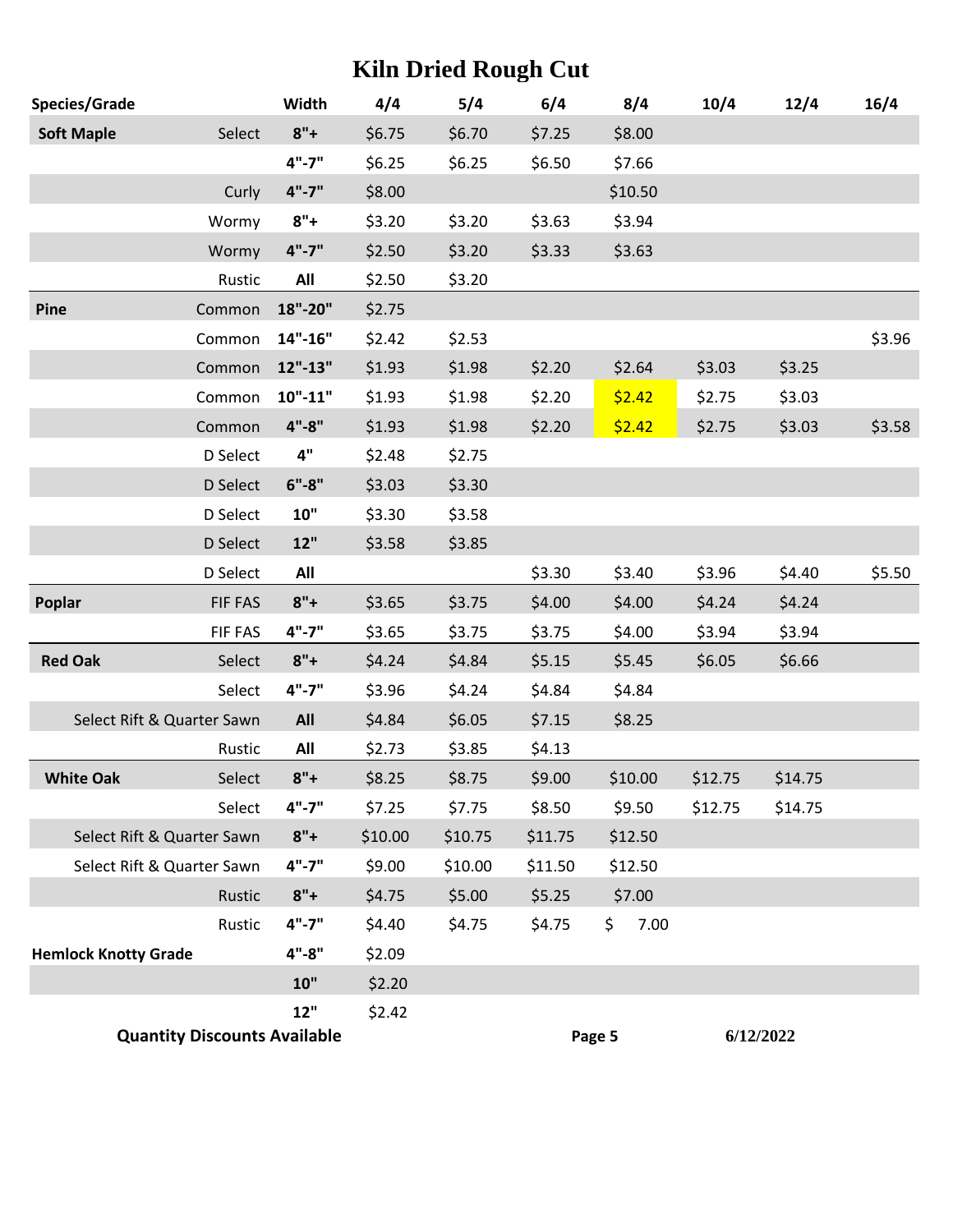#### **Antique Farm/Mushroom Wood Boards (Hemlock)**

**Rough Cut** \$5.95 BF **Planed** \$6.95 BF

Ship Lap, Straight line Ripped, Skipped Planed

#### **Barn Wood (Pine/Hemlock)**

**Rough Cut** \$1.90 BF **Ship Lap** \$3.00 BF **Straight Line Ripped** \$2.50 BF

#### **Moulding**

**Custom moulding available in a wide variey of Domestic and Exotic Species. We have over 300 profile knives in stock and can match an existing profile. Please call for pricing.**

#### **Table Tops**

White Oak, Sycamore Cherry Pine, Maple Black Walnut

We offer Counter Tops/ Butcher Block/Table Tops We have many instock various Thickness, Widths, and Lengths. Live Edge, Wavy Edge, Square Edge, and Glue-Ups Available

**Firewood**

\$950 Per Location Tri-Axle Load Mixed hardwoods, log lengths (7-8 Cords)

## **Exotic Hardwoods**

| <b>Species/Grade</b>    | <u>4/4</u> | 5/4    | 6/4                                 | 8/4    | 10/4   | <u>12/4</u> | <u>16/4</u> |
|-------------------------|------------|--------|-------------------------------------|--------|--------|-------------|-------------|
| <b>African Mohagany</b> | \$6.27     | \$6.38 | \$6.50                              | \$6.96 | \$7.30 | \$7.65      | \$8.11      |
|                         |            |        | (Beautiful, Consistant Color)       |        |        |             |             |
| <b>Sapele</b>           | \$6.50     | \$6.61 | \$7.19                              | \$7.36 | \$7.53 | \$7.88      | 8.37        |
|                         |            |        | (Rich dark red - close to Mohogany) |        |        |             |             |
| <b>Spanish Cedar</b>    | \$7.59     | \$7.71 | \$7.82                              | \$8.05 |        |             | \$9.20      |
|                         |            |        | (Great for exterior projects)       |        |        |             |             |

**Tongue & Groove Available by request Page 10 Naturally Rot & Termite Resistant Pricing is per Board Foot**

**6/12/2022**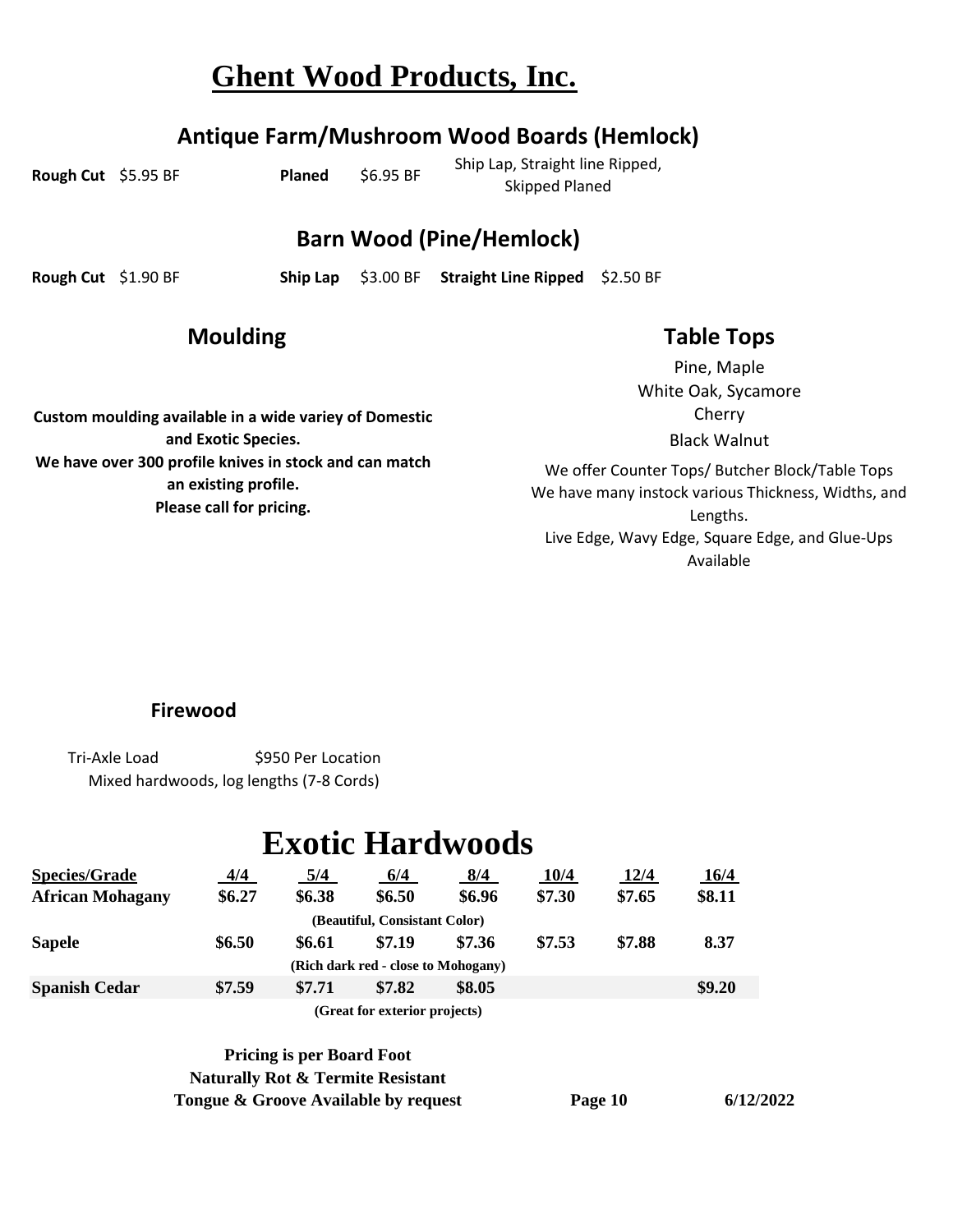**S4S 4/4 Pine**

| Common &<br><b>Paint Grade</b> | 6'      | 8'      | 10'     | 12'                 | 14'     | 16'                | <b>BF</b> | LF                  |
|--------------------------------|---------|---------|---------|---------------------|---------|--------------------|-----------|---------------------|
|                                |         |         |         |                     |         |                    |           |                     |
| 4/4 X 4                        | \$4.36  | \$5.81  | \$7.26  | \$8.71              | \$10.16 | \$11.62            | \$2.18    | \$0.73              |
| 4/4 X6                         | \$6.27  | \$8.36  | \$10.45 | \$12.54             | \$14.63 | \$16.72            | \$2.09    | \$1.05              |
| 4/4 X8                         | \$8.91  | \$11.88 | \$14.85 | \$17.82             | \$20.79 | \$23.76            | \$2.23    | \$1.49              |
| 4/4 X 10                       | \$11.88 | \$15.84 | \$19.80 | \$23.76             | \$27.72 | \$31.68            | \$2.38    | \$1.98              |
| 4/4 X 12                       | \$15.18 | \$20.24 | \$25.30 | \$30.36             | \$35.42 | \$40.48            | \$2.30    | \$2.30              |
| 4/4 X 14                       | \$21.18 | \$28.24 | \$35.30 | \$42.36             | \$49.42 | \$56.48            | \$3.03    | \$3.53              |
| 4/4 X 16                       | \$24.24 | \$32.32 | \$40.40 | \$48.48             | \$56.56 | \$64.64            | \$3.03    | \$4.04              |
| <b>Select</b>                  | 6'      | 8'      | 10'     | 12'                 | 14'     | 16'                | <b>BF</b> | LF                  |
| 4/4 X 4                        | \$6.60  | \$8.79  | \$11.00 | \$13.20             | \$15.39 | \$17.60            | \$3.30    | \$1.10              |
| 4/4 X6                         | \$9.90  | \$13.20 | \$16.50 | \$19.80             | \$23.10 | \$26.40            | \$3.30    | \$1.65              |
| 4/4 X8                         | \$14.52 | \$19.35 | \$24.20 | \$29.04             | \$33.87 | \$38.72            | \$3.63    | \$2.42              |
| 4/4 X 10                       | \$19.14 | \$25.52 | \$31.89 | \$38.28             | \$44.66 | \$51.03            | \$3.83    | \$3.19              |
| 4/4 X 12                       | \$25.74 | \$34.32 | \$42.90 | \$51.48             | \$60.06 | \$68.64            | \$4.29    | \$4.29              |
|                                |         |         |         | <b>S4S 5/4 Pine</b> |         |                    |           |                     |
| Common &<br><b>Paint Grade</b> | 6'      | 8'      | 10'     | 12'                 | 14'     | 16'                | <b>BF</b> | LF                  |
| 5/4 x 4                        | \$6.60  | \$8.79  | \$11.00 | \$13.20             | \$15.39 | \$17.60            | \$2.64    | \$1.10              |
| $5/4 \times 6$                 | \$9.90  | \$13.20 | \$16.50 | \$19.80             | \$23.10 | \$26.40            | \$2.64    | \$1.65              |
| 5/4 x 8                        | \$13.20 | \$17.60 | \$21.99 | \$26.40             | \$30.80 | \$35.19            | \$2.64    | \$2.20              |
| $5/4 \times 10$                | \$16.50 | \$21.99 | \$27.50 | \$33.00             | \$38.49 | \$44.00            | \$2.64    | \$2.75              |
| $5/4 \times 12$                | \$19.80 | \$26.40 | \$33.00 | \$39.60             | \$46.20 | \$52.80            | \$2.64    | \$3.30              |
| <b>Select</b>                  | 6'      | 8'      | 10'     | 12'                 | 14'     | 16'                | <b>BF</b> | LF                  |
| 5/4 x 4                        | \$11.55 | \$15.39 | \$19.25 | \$23.10             | \$26.95 | \$30.80            | \$4.62    | \$1.93              |
| 5/4 x 6                        | \$17.34 | \$23.10 | \$28.89 | \$34.65             | \$40.44 | \$46.20            | \$4.62    | \$2.98              |
| 5/4 x 8                        | \$23.10 | \$30.80 | \$38.50 | \$46.20             | \$53.90 | \$61.60            | \$4.62    | \$3.85              |
| $5/4 \times 10$                | \$30.94 | \$41.25 | \$51.56 | \$61.89             | \$72.19 | \$82.50            | \$4.95    | \$5.16              |
| $5/4 \times 12$                | \$39.60 | \$52.80 | \$66.00 | \$79.20             | \$92.40 | \$105.60<br>Page 6 | \$5.28    | \$6.60<br>6/12/2022 |

**Ghent Wood Products, Inc.**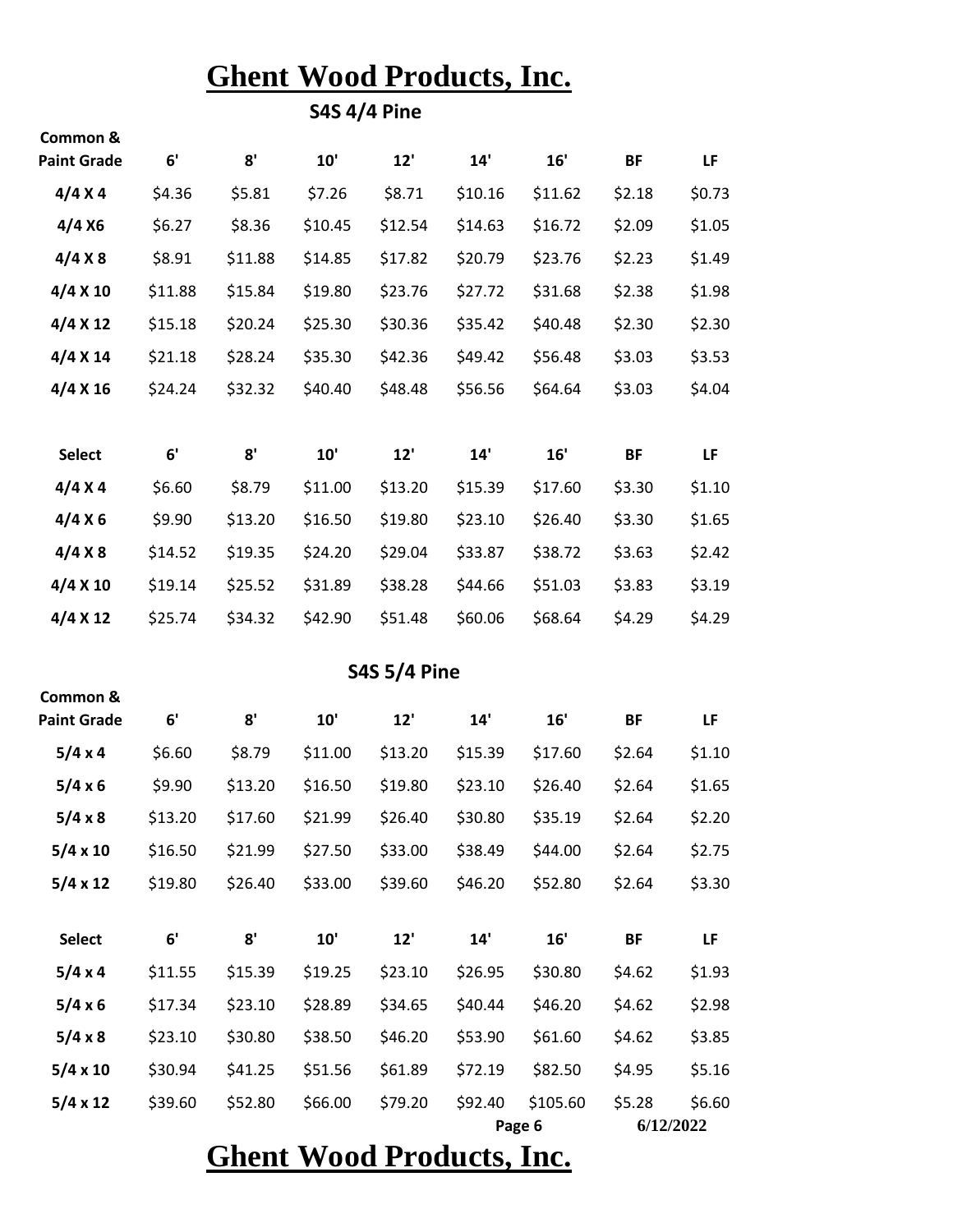#### **S4S 6/4 Pine**

| Common &           |         |         |         |         |         |          |           |        |
|--------------------|---------|---------|---------|---------|---------|----------|-----------|--------|
| <b>Paint Grade</b> | 6'      | 8'      | 10'     | 12'     | 14'     | 16'      | <b>BF</b> | LF     |
| 6/4 x 6            | \$12.47 | \$16.63 | \$20.79 | \$24.95 | \$29.11 | \$33.26  | \$2.77    | \$2.08 |
| 6/4 x 8            | \$16.63 | \$22.18 | \$27.72 | \$33.26 | \$38.81 | \$44.35  | \$2.77    | \$2.77 |
| $6/4 \times 10$    | \$20.79 | \$27.72 | \$34.66 | \$41.58 | \$48.51 | \$55.44  | \$2.77    | \$3.47 |
| $6/4 \times 12$    | \$24.96 | \$33.28 | \$41.60 | \$49.92 | \$58.24 | \$66.56  | \$2.77    | \$4.16 |
|                    |         |         |         |         |         |          |           |        |
| <b>Select</b>      | 6'      | 8'      | 10'     | 12'     | 14'     | 16'      | <b>BF</b> | LF     |
| 6/4 x 4            | \$14.85 | \$19.80 | \$24.75 | \$29.70 | \$34.65 | \$39.68  | \$4.95    | \$2.48 |
| 6/4 x 6            | \$22.30 | \$49.50 | \$37.14 | \$44.55 | \$51.99 | \$59.40  | \$4.95    | \$3.71 |
| $6/4 \times 8$     | \$29.70 | \$39.60 | \$49.50 | \$49.40 | \$69.30 | \$79.20  | \$4.95    | \$4.95 |
|                    |         |         |         |         |         |          |           |        |
| $6/4 \times 10$    | \$39.60 | \$52.80 | \$66.00 | \$79.20 | \$92.40 | \$105.60 | \$5.28    | \$6.60 |

**S4S 8/4 Pine**

| Common &           |         |         |          |          |          |          |           |         |
|--------------------|---------|---------|----------|----------|----------|----------|-----------|---------|
| <b>Paint Grade</b> | 6'      | 8'      | 10'      | 12'      | 14'      | 16'      | <b>BF</b> | LF      |
| 8/4 x 4            | \$12.80 | \$17.07 | \$21.34  | \$25.61  | \$29.88  | \$34.14  | \$3.19    | \$2.13  |
| 8/4 x 6            | \$19.14 | \$25.52 | \$31.90  | \$38.28  | \$44.66  | \$51.04  | \$3.19    | \$3.19  |
| $8/4 \times 8$     | \$25.54 | \$34.06 | \$42.57  | \$51.08  | \$59.60  | \$68.11  | \$3.19    | \$4.26  |
| $8/4 \times 10$    | \$31.94 | \$42.59 | \$53.24  | \$63.89  | \$74.54  | \$85.18  | \$3.19    | \$5.32  |
| $8/4 \times 12$    | \$38.28 | \$51.04 | \$63.80  | \$76.56  | \$89.32  | \$102.08 | \$3.19    | \$6.38  |
|                    |         |         |          |          |          |          |           |         |
| <b>Select</b>      | 6'      | 8'      | 10'      | 12'      | 14'      | 16'      | <b>BF</b> | LF      |
| 8/4 x 4            | \$21.65 | \$28.84 | \$36.10  | \$43.30  | \$50.49  | \$57.75  | \$5.41    | \$3.61  |
| 8/4 x 6            | \$32.47 | \$43.30 | \$54.12  | \$64.94  | \$75.77  | \$86.59  | \$5.41    | \$5.41  |
| $8/4 \times 8$     | \$43.30 | \$57.75 | \$72.14  | \$86.59  | \$101.05 | \$115.43 | \$5.41    | \$7.21  |
| $8/4 \times 10$    | \$57.42 | \$76.55 | \$95.71  | \$114.84 | \$133.97 | \$153.13 | \$5.74    | \$9.57  |
| $8/4 \times 12$    | \$68.90 | \$91.87 | \$114.84 | \$137.81 | \$160.78 | \$183.74 | \$5.74    | \$11.48 |

**Page 7 6/12/2022**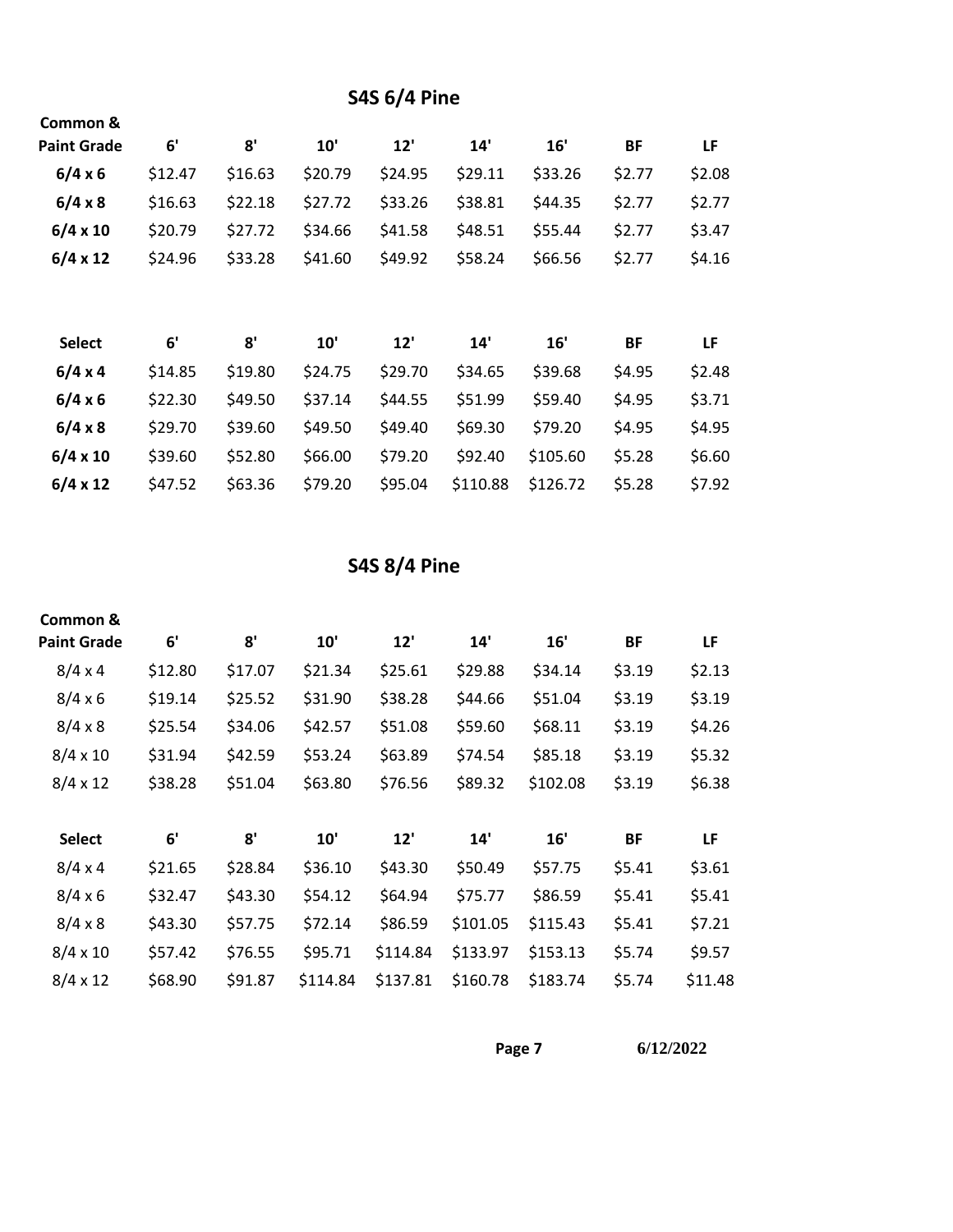**S4S 4/4 Select Red Oak** 

| <b>Select</b>   | 6'      | 7'      | 8'      | 9'      | 10'     | 12'     | 14'      | 16'      | LF     | <b>BF</b> |
|-----------------|---------|---------|---------|---------|---------|---------|----------|----------|--------|-----------|
| $4/4 \times 3$  | \$11.28 | \$13.16 | \$15.04 | \$16.92 | \$18.80 | \$22.56 | \$26.32  | \$30.08  | \$1.88 | \$7.50    |
| 4/4 x 4         | \$15.00 | \$17.50 | \$20.00 | \$22.50 | \$25.00 | \$30.00 | \$35.00  | \$40.00  | \$2.50 | \$7.50    |
| 4/4 x 5         | \$18.78 | \$21.91 | \$25.04 | \$28.17 | \$31.30 | \$37.56 | \$43.82  | \$50.08  | \$3.13 | \$7.50    |
| 4/4 x 6         | \$22.50 | \$26.25 | \$30.00 | \$33.75 | \$37.50 | \$45.00 | \$52.50  | \$60.00  | \$3.75 | \$7.50    |
| 4/4 x 7         | \$26.28 | \$30.66 | \$35.04 | \$39.42 | \$43.80 | \$52.56 | \$61.32  | \$70.08  | \$4.38 | \$7.50    |
| $4/4 \times 8$  | \$30.00 | \$35.00 | \$40.00 | \$45.00 | \$50.00 | \$60.00 | \$70.00  | \$80.00  | \$5.00 | \$7.50    |
| 4/4 x 9         | \$33.78 | \$39.41 | \$45.04 | \$50.67 | \$56.30 | \$67.56 | \$78.82  | \$90.08  | \$5.63 | \$7.50    |
| $4/4 \times 10$ | \$37.50 | \$43.75 | \$50.00 | \$56.25 | \$62.50 | \$75.00 | \$87.50  | \$100.00 | \$6.25 | \$7.50    |
| $4/4 \times 11$ | \$41.28 | \$48.16 | \$55.04 | \$61.92 | \$68.80 | \$82.56 | \$96.32  | \$110.08 | \$6.88 | \$7.50    |
| $4/4 \times 12$ | \$45.00 | \$52.50 | \$60.00 | \$67.50 | \$75.00 | \$90.00 | \$105.00 | \$120.00 | \$7.50 | \$7.50    |

**S4S 5/4 Select Red Oak** 

| <b>Select</b>   | 6'      | 7'      | 8'      | 9'      | 10'     | 12'      | 14'      | 16'      | LF     | <b>BF</b> |
|-----------------|---------|---------|---------|---------|---------|----------|----------|----------|--------|-----------|
| 5/4 x 3         | \$16.92 | \$19.74 | \$22.56 | \$25.38 | \$28.20 | \$33.84  | \$39.48  | \$45.12  | \$2.82 | \$7.50    |
| $5/4 \times 4$  | \$18.78 | \$21.91 | \$25.04 | \$28.17 | \$31.30 | \$37.56  | \$43.82  | \$50.08  | \$3.13 | \$7.50    |
| $5/4 \times 5$  | \$23.46 | \$27.37 | \$31.28 | \$35.19 | \$39.10 | \$46.92  | \$54.74  | \$62.56  | \$3.91 | \$7.50    |
| $5/4 \times 6$  | \$28.14 | \$32.83 | \$37.52 | \$42.21 | \$46.90 | \$56.28  | \$65.66  | \$75.04  | \$4.69 | \$7.50    |
| $5/4 \times 7$  | \$32.82 | \$38.29 | \$43.76 | \$49.23 | \$54.70 | \$65.64  | \$76.58  | \$87.52  | \$5.47 | \$7.50    |
| $5/4 \times 8$  | \$38.76 | \$45.22 | \$51.68 | \$58.14 | \$64.60 | \$77.52  | \$90.44  | \$103.36 | \$6.46 | \$7.75    |
| 5/4 x 9         | \$43.62 | \$50.89 | \$58.16 | \$65.43 | \$72.70 | \$87.24  | \$101.78 | \$116.32 | \$7.27 | \$7.75    |
| $5/4 \times 10$ | \$48.48 | \$56.56 | \$64.64 | \$72.72 | \$80.80 | \$96.96  | \$113.12 | \$129.28 | \$8.08 | \$7.75    |
| $5/4 \times 11$ | \$53.34 | \$62.23 | \$71.12 | \$80.01 | \$88.90 | \$106.68 | \$124.46 | \$142.24 | \$8.89 | \$7.75    |
| $5/4 \times 12$ | \$58.14 | \$67.83 | \$77.52 | \$87.21 | \$96.90 | \$116.28 | \$135.66 | \$155.04 | \$9.69 | \$7.75    |

**6/12/2022**

### **Page 8 Ghent Wood Products, Inc.**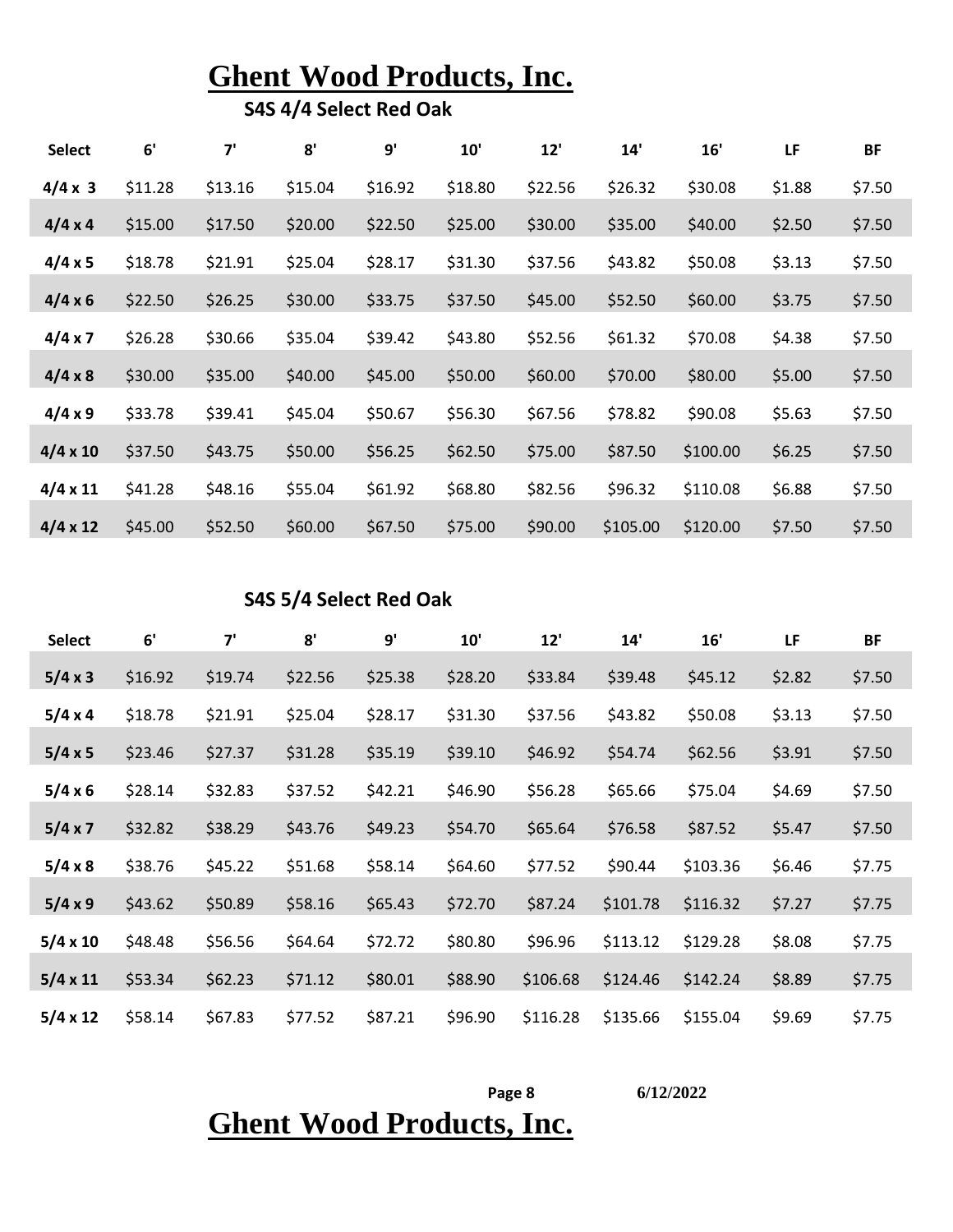#### **S4S 6/4 Select Red Oak**

| <b>Select</b>   | 6'       | 8'       | 10'      | 12'      | 14'      | 16'      | LF      | BF     |
|-----------------|----------|----------|----------|----------|----------|----------|---------|--------|
| 6/4 x 3         | \$18.00  | \$24.00  | \$30.00  | \$36.00  | \$42.00  | \$48.00  | \$3.00  | \$8.00 |
| 6/4 x 4         | \$24.00  | \$32.00  | \$40.00  | \$48.00  | \$56.00  | \$64.00  | \$4.00  | \$8.00 |
| 6/4 x 5         | \$348.00 | \$464.00 | \$580.00 | \$696.00 | \$812.00 | \$928.00 | \$58.00 | \$8.00 |
| 6/4 x 6         | \$36.00  | \$48.00  | \$60.00  | \$72.00  | \$84.00  | \$96.00  | \$6.00  | \$8.00 |
| 6/4 x 7         | \$42.00  | \$56.00  | \$70.00  | \$84.00  | \$98.00  | \$112.00 | \$7.00  | \$8.00 |
| 6/4 x 8         | \$48.00  | \$64.00  | \$80.00  | \$96.00  | \$112.00 | \$128.00 | \$8.00  | \$8.00 |
| 6/4 x 9         | \$54.00  | \$72.00  | \$90.00  | \$108.00 | \$126.00 | \$144.00 | \$9.00  | \$8.00 |
| $6/4 \times 10$ | \$60.00  | \$80.00  | \$100.00 | \$120.00 | \$140.00 | \$160.00 | \$10.00 | \$8.00 |
| $6/4 \times 11$ | \$66.00  | \$88.00  | \$110.00 | \$132.00 | \$154.00 | \$176.00 | \$11.00 | \$8.00 |
| 6/4 x12         | \$72.00  | \$96.00  | \$120.00 | \$144.00 | \$168.00 | \$192.00 | \$12.00 | \$8.00 |

#### **S4S 8/4 Select Red Oak**

| <b>Select</b>   | 6'       | 8'       | 10'      | 12'      | 14'      | 16'      | LF      | ΒF     |  |
|-----------------|----------|----------|----------|----------|----------|----------|---------|--------|--|
| 8/4 x 4         | \$32.04  | \$42.72  | \$53.40  | \$64.08  | \$74.76  | \$85.44  | \$5.34  | \$8.00 |  |
| 8/4 x 5         | \$40.02  | \$53.36  | \$66.70  | \$80.04  | \$93.38  | \$106.72 | \$6.67  | \$8.00 |  |
| 8/4 x 6         | \$48.00  | \$64.00  | \$80.00  | \$96.00  | \$112.00 | \$128.00 | \$8.00  | \$8.00 |  |
| 8/4 x 7         | \$56.04  | \$74.72  | \$93.40  | \$112.08 | \$130.76 | \$149.44 | \$9.34  | \$8.00 |  |
| 8/4 x 8         | \$70.02  | \$93.36  | \$116.70 | \$140.04 | \$163.38 | \$186.72 | \$11.67 | \$8.75 |  |
| 8/4 x 9         | \$78.78  | \$105.04 | \$131.30 | \$157.56 | \$183.82 | \$210.08 | \$13.13 | \$8.75 |  |
| $8/4 \times 10$ | \$87.54  | \$116.72 | \$145.90 | \$175.08 | \$204.26 | \$233.44 | \$14.59 | \$8.75 |  |
| $8/4 \times 11$ | \$96.30  | \$128.40 | \$160.50 | \$192.60 | \$224.70 | \$256.80 | \$16.05 | \$8.75 |  |
| $8/4 \times 12$ | \$105.00 | \$140.00 | \$175.00 | \$210.00 | \$245.00 | \$280.00 | \$17.50 | \$8.75 |  |
| $8/4 \times 13$ | \$113.76 | \$151.68 | \$189.60 | \$227.52 | \$265.44 | \$303.36 | \$18.96 | \$8.75 |  |
|                 |          |          |          |          |          |          |         |        |  |

**Page 9**

**6/12/2022**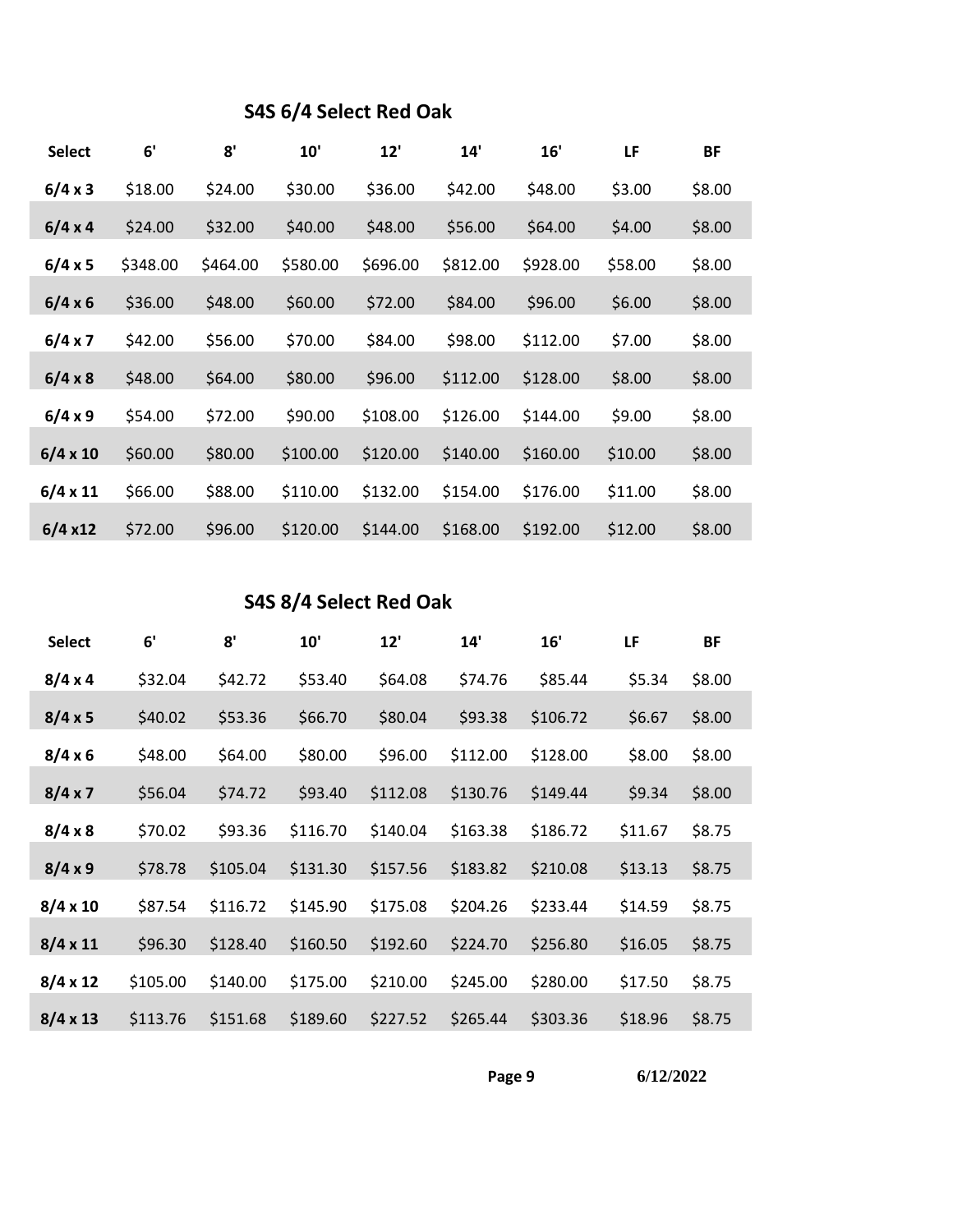**S4S 4/4 Select Chery**

| <b>Select</b>   | 6'      | 7'      | 8'      | 9'      | 10'     | 12'     | 14'      | 16'      | LF     | <b>BF</b> |
|-----------------|---------|---------|---------|---------|---------|---------|----------|----------|--------|-----------|
| $4/4 \times 3$  | \$12.00 | \$14.00 | \$16.00 | \$18.00 | \$20.00 | \$24.00 | \$28.00  | \$32.00  | \$2.00 | \$8.00    |
| 4/4 x 4         | \$16.08 | \$18.76 | \$21.44 | \$24.12 | \$26.80 | \$32.16 | \$37.52  | \$42.88  | \$2.68 | \$8.00    |
| 4/4 x 5         | \$20.04 | \$23.38 | \$26.72 | \$30.06 | \$33.40 | \$40.08 | \$46.76  | \$53.44  | \$3.34 | \$8.00    |
| 4/4 x 6         | \$24.00 | \$28.00 | \$32.00 | \$36.00 | \$40.00 | \$48.00 | \$56.00  | \$64.00  | \$4.00 | \$8.00    |
| 4/4 x 7         | \$28.02 | \$32.69 | \$37.36 | \$42.03 | \$46.70 | \$56.04 | \$65.38  | \$74.72  | \$4.67 | \$8.00    |
| 4/4 x 8         | \$33.00 | \$38.50 | \$44.00 | \$49.50 | \$55.00 | \$66.00 | \$77.00  | \$88.00  | \$5.50 | \$8.25    |
| 4/4 x 9         | \$37.14 | \$43.33 | \$49.52 | \$55.71 | \$61.90 | \$74.28 | \$86.66  | \$99.04  | \$6.19 | \$8.25    |
| $4/4 \times 10$ | \$41.28 | \$48.16 | \$55.04 | \$61.92 | \$68.80 | \$82.56 | \$96.32  | \$110.08 | \$6.88 | \$8.25    |
| $4/4 \times 11$ | \$45.42 | \$52.99 | \$60.56 | \$68.13 | \$75.70 | \$90.84 | \$105.98 | \$121.12 | \$7.57 | \$8.25    |
| $4/4 \times 12$ | \$49.90 | \$57.75 | \$66.00 | \$74.25 | \$82.50 | \$99.00 | \$115.50 | \$132.00 | \$8.25 | \$8.25    |

#### **S4S 5/4 Select Cherry**

| <b>Select</b>   | 6'      | 7'      | 8'      | 9'       | 10'      | 12'      | 14'      | 16'      | LF      | BF     |
|-----------------|---------|---------|---------|----------|----------|----------|----------|----------|---------|--------|
| 5/4 x 3         | \$16.44 | \$19.18 | \$21.92 | \$24.66  | \$27.40  | \$32.88  | \$38.36  | \$43.84  | \$2.74  | \$8.75 |
| 5/4 x 4         | \$21.90 | \$25.55 | \$29.20 | \$32.85  | \$36.50  | \$43.80  | \$51.10  | \$58.40  | \$3.65  | \$8.75 |
| 5/4 x 5         | \$27.36 | \$31.92 | \$36.48 | \$41.04  | \$45.60  | \$54.72  | \$63.84  | \$72.96  | \$4.56  | \$8.75 |
| 5/4 x 6         | \$32.82 | \$38.29 | \$43.76 | \$49.23  | \$54.70  | \$65.64  | \$76.58  | \$87.52  | \$5.47  | \$8.75 |
| 5/4 x 7         | \$38.34 | \$44.73 | \$51.12 | \$57.51  | \$63.90  | \$76.68  | \$89.46  | \$102.24 | \$6.39  | \$8.75 |
| 5/4 x 8         | \$45.00 | \$52.50 | \$60.00 | \$67.50  | \$75.00  | \$90.00  | \$105.00 | \$120.00 | \$7.50  | \$9.00 |
| 5/4 x 9         | \$50.64 | \$59.08 | \$67.52 | \$75.96  | \$84.40  | \$101.28 | \$118.16 | \$135.04 | \$8.44  | \$9.00 |
| $5/4 \times 10$ | \$56.28 | \$65.66 | \$75.04 | \$84.42  | \$93.80  | \$112.56 | \$131.32 | \$150.08 | \$9.38  | \$9.00 |
| $5/4 \times 11$ | \$61.92 | \$72.24 | \$82.56 | \$92.88  | \$103.20 | \$123.84 | \$144.48 | \$165.12 | \$10.32 | \$9.00 |
| $5/4 \times 12$ | \$67.50 | \$78.75 | \$90.00 | \$101.25 | \$112.50 | \$135.00 | \$157.50 | \$180.00 | \$11.25 | \$9.00 |

### **Ghent Wood Products, Inc. Page 11 6/12/2022**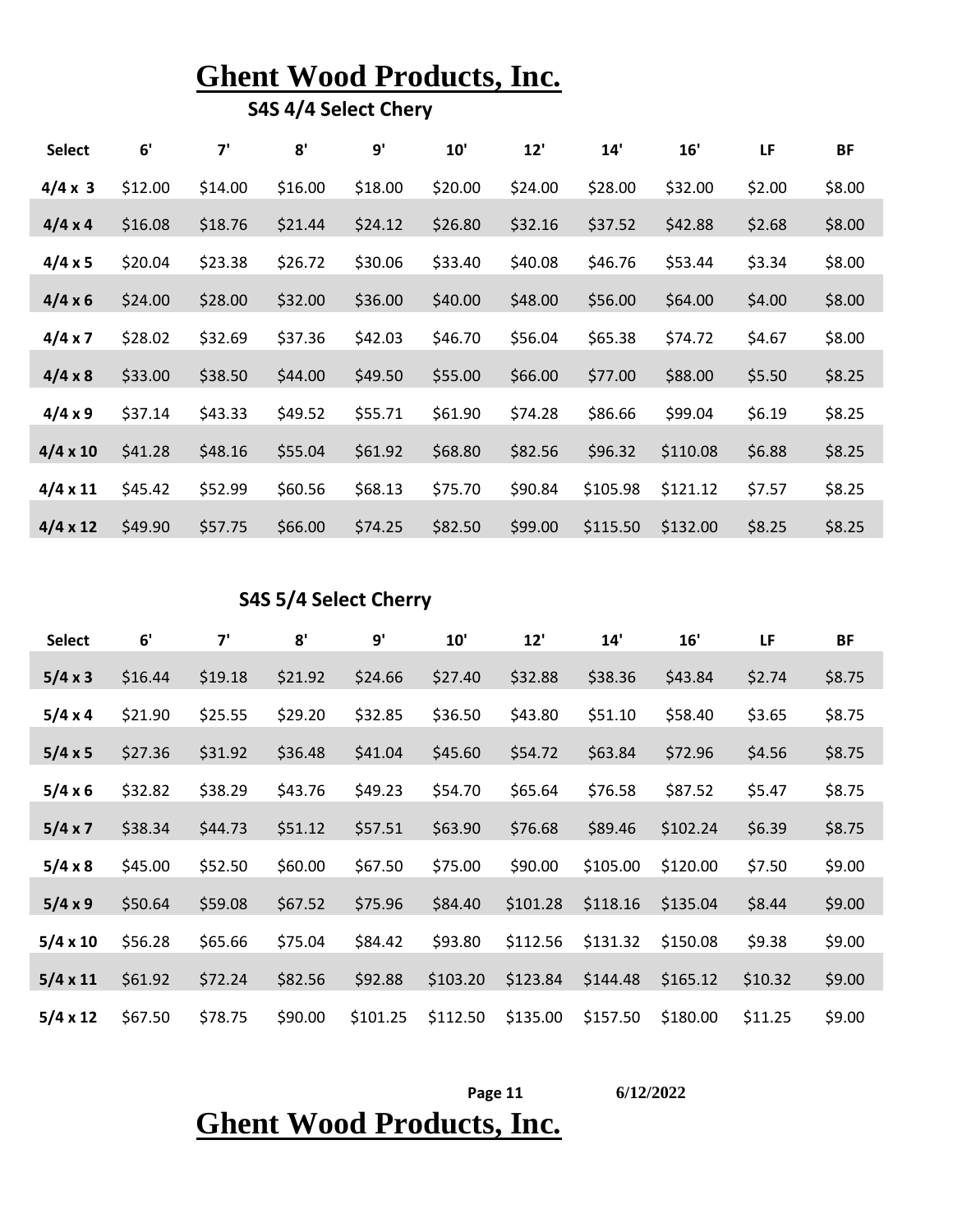#### **S4S 6/4 Select Cherry**

| <b>Select</b>   | 6'      | 8'       | 10'      | 12'      | 14'      | 16'      | LF      | <b>BF</b> |
|-----------------|---------|----------|----------|----------|----------|----------|---------|-----------|
| 6/4 x 3         | \$20.82 | \$27.76  | \$34.70  | \$41.64  | \$48.58  | \$55.52  | \$3.47  | \$9.25    |
| 6/4 x 4         | \$27.78 | \$37.04  | \$46.30  | \$55.56  | \$64.82  | \$74.08  | \$4.63  | \$9.25    |
| 6/4 x 5         | \$34.74 | \$46.32  | \$57.70  | \$69.48  | \$81.06  | \$92.64  | \$5.79  | \$9.25    |
| 6/4 x 6         | \$41.64 | \$55.52  | \$69.40  | \$83.28  | \$97.16  | \$111.04 | \$6.94  | \$9.25    |
| 6/4 x 7         | \$48.60 | \$64.80  | \$81.00  | \$97.20  | \$113.40 | \$129.60 | \$8.10  | \$9.25    |
| 6/4 x 8         | \$60.00 | \$80.00  | \$100.00 | \$120.00 | \$140.00 | \$160.00 | \$10.00 | \$10.00   |
| 6/4 x 9         | \$67.50 | \$90.00  | \$112.50 | \$135.00 | \$157.50 | \$180.00 | \$11.25 | \$10.00   |
| $6/4 \times 10$ | \$75.00 | \$100.00 | \$125.00 | \$150.00 | \$175.00 | \$200.00 | \$12.50 | \$10.00   |
| $6/4 \times 11$ | \$82.50 | \$110.00 | \$137.50 | \$165.00 | \$192.50 | \$220.00 | \$13.75 | \$10.00   |
| 6/4 x12         | \$90.00 | \$120.00 | \$150.00 | \$180.00 | \$210.00 | \$240.00 | \$15.00 | \$10.00   |

#### **S4S 8/4 Select Cherry**

| <b>Select</b>   | 6'       | 8'       | 10'      | 12'      | 14'      | 16'      | LF      | BF      |
|-----------------|----------|----------|----------|----------|----------|----------|---------|---------|
| 8/4 x 4         | \$40.02  | \$53.36  | \$66.70  | \$80.04  | \$93.38  | \$106.72 | \$6.67  | \$10.00 |
| 8/4 x 5         | \$50.04  | \$66.72  | \$83.40  | \$100.08 | \$116.76 | \$133.44 | \$8.34  | \$10.00 |
| 8/4 x 6         | \$60.00  | \$80.00  | \$100.00 | \$120.00 | \$140.00 | \$160.00 | \$10.00 | \$10.00 |
| 8/4 x 7         | \$70.02  | \$93.36  | \$116.70 | \$140.04 | \$163.38 | \$186.72 | \$11.67 | \$10.00 |
| 8/4 x 8         | \$80.04  | \$106.72 | \$133.40 | \$160.08 | \$186.76 | \$213.44 | \$13.34 | \$10.00 |
| 8/4 x 9         | \$90.00  | \$120.00 | \$150.00 | \$180.00 | \$210.00 | \$240.00 | \$15.00 | \$10.00 |
| $8/4 \times 10$ | \$100.02 | \$133.36 | \$166.70 | \$200.04 | \$233.38 | \$266.72 | \$16.67 | \$10.00 |
| $8/4 \times 11$ | \$110.04 | \$146.72 | \$183.40 | \$220.08 | \$256.76 | \$293.44 | \$18.34 | \$10.00 |
| $8/4 \times 12$ | \$120.00 | \$160.00 | \$200.00 | \$240.00 | \$280.00 | \$320.00 | \$20.00 | \$10.00 |
| $8/4 \times 13$ | \$130.20 | \$173.36 | \$216.70 | \$260.04 | \$303.38 | \$346.72 | \$21.67 | \$10.00 |
|                 |          |          |          |          |          |          |         |         |

**Page 12 6/12/2022**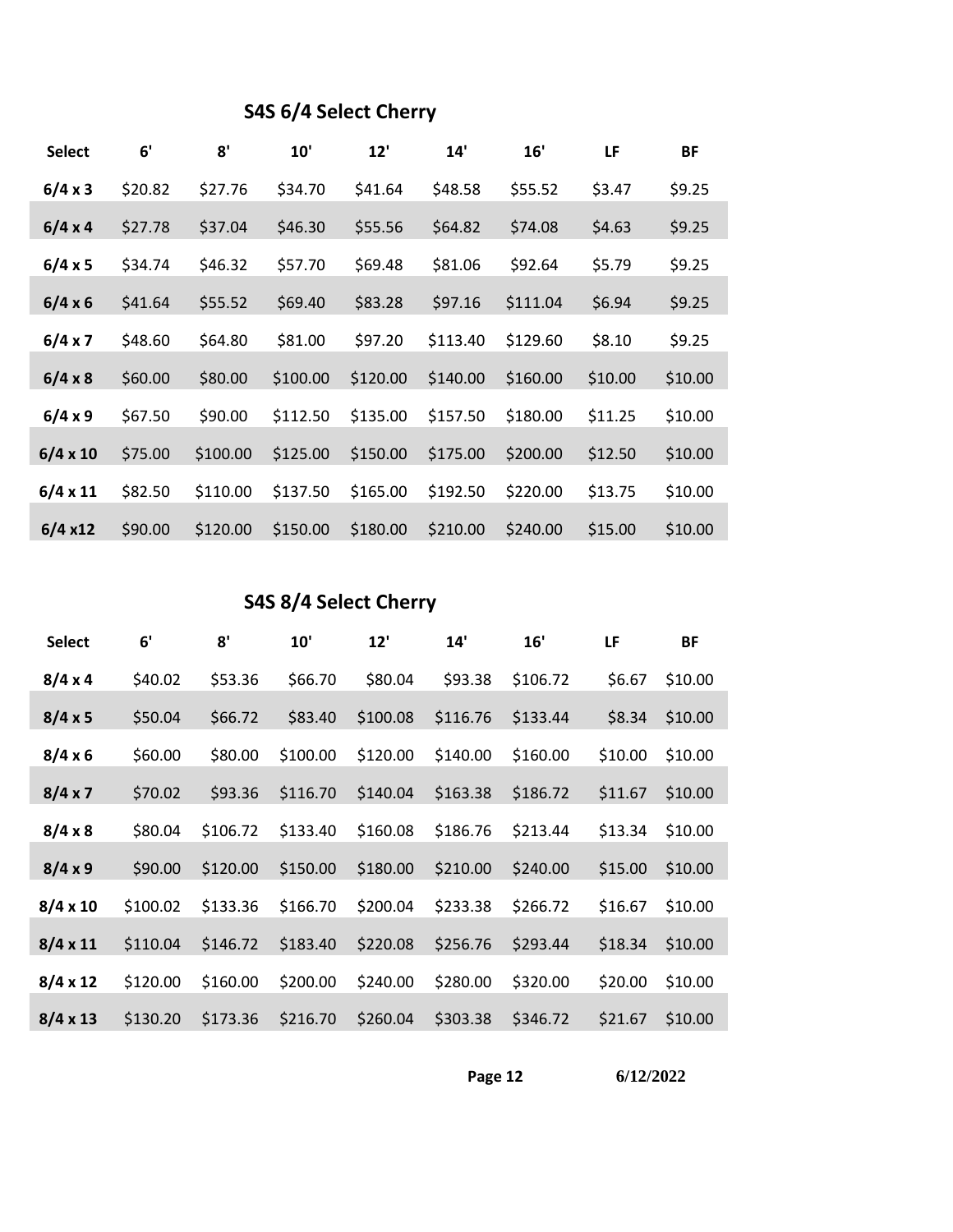| <b>Pine Center Bead</b> |               | 6'      | 8'      | 10'     | 12'     | 14'     | 16'     | LF     | Face  |
|-------------------------|---------------|---------|---------|---------|---------|---------|---------|--------|-------|
| <b>Knotty Pine</b>      | $1 \times 4$  | \$4.29  | \$5.72  | \$7.15  | \$8.58  | \$10.00 | \$11.44 | \$0.72 | 3.25" |
|                         | $1 \times 6$  | \$5.61  | \$7.48  | \$9.35  | \$11.22 | \$13.09 | \$14.96 | \$0.94 | 5"    |
|                         | $1 \times 8$  | \$7.26  | \$9.68  | \$12.10 | \$14.52 | \$16.94 | \$19.36 | \$1.21 | 7"    |
| <b>Pine V-Joint</b>     |               | 6'      | 8'      | 10'     | 12'     | 14'     | 16'     | LF     | Faced |
| <b>Knotty Pine</b>      | $1 \times 4$  | \$4.29  | \$5.72  | \$7.15  | \$8.58  | \$10.00 | \$11.44 | \$0.72 | 3.25" |
|                         | $1 \times 6$  | \$5.94  | \$7.92  | \$9.90  | \$11.88 | \$13.86 | \$15.84 | \$0.99 | 5.25" |
|                         | $1 \times 8$  | \$7.92  | \$10.56 | \$13.20 | \$15.84 | \$18.48 | \$21.12 | \$1.32 | 7"    |
|                         | $1 \times 10$ | \$9.57  | \$12.76 | \$15.95 | \$19.14 | \$22.33 | \$25.52 | \$1.60 | 9"    |
|                         | $1 \times 12$ | \$12.87 | \$17.16 | \$21.45 | \$25.74 | \$30.03 | \$34.32 | \$2.15 | 11"   |

#### **Pine Paneling**

|               |               | 6'      | 8'      | 10'     | 12'     | 14'     | 16'     | LF     | Face   |
|---------------|---------------|---------|---------|---------|---------|---------|---------|--------|--------|
| Pine Ship-Lap | $1 \times 6$  | \$5.94  | \$7.92  | \$9.90  | \$11.88 | \$13.86 | \$15.84 | \$0.99 | 5"     |
| Knotty Pine   | 1 × 8         | \$8.92  | \$10.56 | \$13.20 | \$15.84 | \$18.48 | \$21.12 | \$1.32 | 6.75"  |
|               | $1 \times 10$ | \$9.75  | \$12.76 | \$16.00 | \$19.14 | \$22.33 | \$25.52 | \$1.60 | 8.75"  |
|               | 1x12          | \$11.55 | \$15.40 | \$19.25 | \$23.10 | \$26.95 | \$30.80 | \$1.93 | 10.75" |

#### **Antique Farm/Mushroom Wood Boards (Hemlock)**

|  |  |  | Ship Lap, Straight line Ripped,<br><b>Skipped Planed</b> | \$6.95 BF | <b>Planed</b> | \$5.95 BF | <b>Rough Cut</b> |
|--|--|--|----------------------------------------------------------|-----------|---------------|-----------|------------------|
|--|--|--|----------------------------------------------------------|-----------|---------------|-----------|------------------|

#### **Barn Wood (Pine/Hemlock)**

| Rough Cut \$1.90 BF |  | Ship Lap \$3.00 BF Straight Line Ripped \$2.50 BF |  |
|---------------------|--|---------------------------------------------------|--|
|                     |  |                                                   |  |

**Page 11 6/12/2022**

## **Ghent Wood Products, Inc.**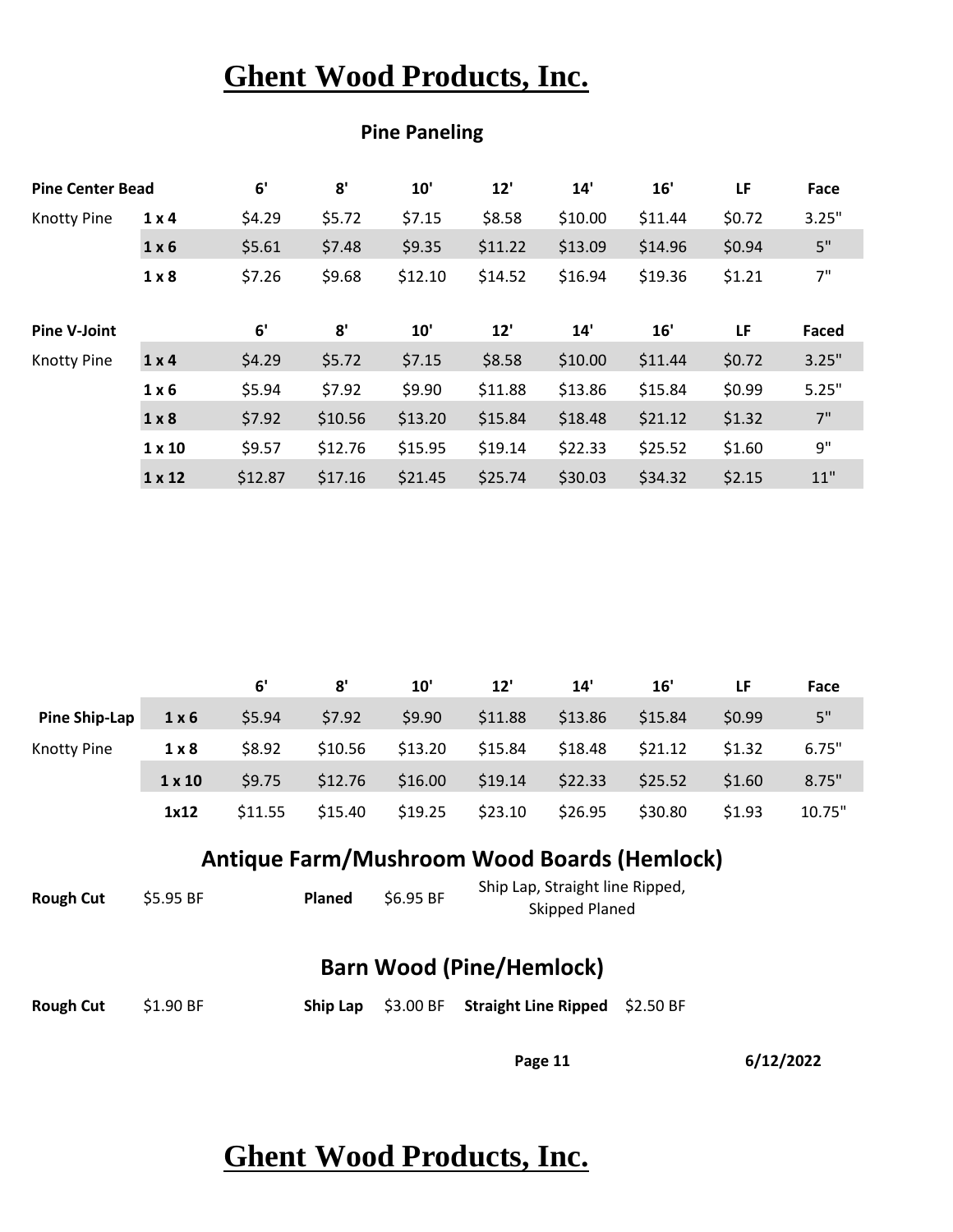|                |         | <b>Cherry-Common Grade</b> |         |         |         |         |        |           |
|----------------|---------|----------------------------|---------|---------|---------|---------|--------|-----------|
|                | 6'      | 8'                         | 10'     | 12'     | 14'     | 16'     | LF     | <b>SF</b> |
| 3/4 x 3        | \$5.64  | \$7.52                     | \$9.40  | \$11.28 | \$13.16 | \$15.04 | \$0.94 | \$3.75    |
| $3/4 \times 4$ | \$7.50  | \$10.00                    | \$12.50 | \$15.00 | \$17.50 | \$20.00 | \$1.25 | \$3.75    |
| $3/4 \times 5$ | \$10.02 | \$13.36                    | \$16.70 | \$20.04 | \$23.38 | \$26.72 | \$1.67 | \$4.00    |
| $3/4 \times 6$ | \$12.00 | \$16.00                    | \$20.00 | \$24.00 | \$28.00 | \$32.00 | \$2.00 | \$4.00    |

#### **Wormy Maple Paneling**

|                 | 6'      | 8'      | 10'     | 12'     | 14'     | 16'     | LF     | <b>SF</b> |
|-----------------|---------|---------|---------|---------|---------|---------|--------|-----------|
| 3/4 x 3         | \$4.74  | \$6.32  | \$7.90  | \$9.48  | \$11.06 | \$12.64 | \$0.79 | \$3.16    |
| 3/4 x 4         | \$6.30  | \$8.40  | \$10.50 | \$12.60 | \$14.70 | \$16.80 | \$1.05 | \$3.15    |
| 3/4 x 5         | \$7.86  | \$10.48 | \$13.10 | \$15.72 | \$18.34 | \$20.96 | \$1.31 | \$3.15    |
| 3/4 x 6         | \$11.04 | \$14.72 | \$18.40 | \$22.08 | \$25.76 | \$29.44 | \$1.84 | \$3.68    |
| 3/4 x 7         | \$13.80 | \$18.40 | \$23.00 | \$27.60 | \$32.20 | \$36.80 | \$2.30 | \$3.93    |
| $3/4 \times 8$  | \$16.80 | \$22.40 | \$28.00 | \$33.60 | \$39.20 | \$44.80 | \$2.80 | \$4.20    |
| $3/4 \times 9$  | \$18.90 | \$25.20 | \$31.50 | \$37.80 | \$44.10 | \$50.40 | \$3.15 | \$4.19    |
| $3/4 \times 10$ | \$21.00 | \$28.00 | \$35.00 | \$42.00 | \$49.00 | \$56.00 | \$3.50 | \$4.20    |

**Page 12 6/12/2022**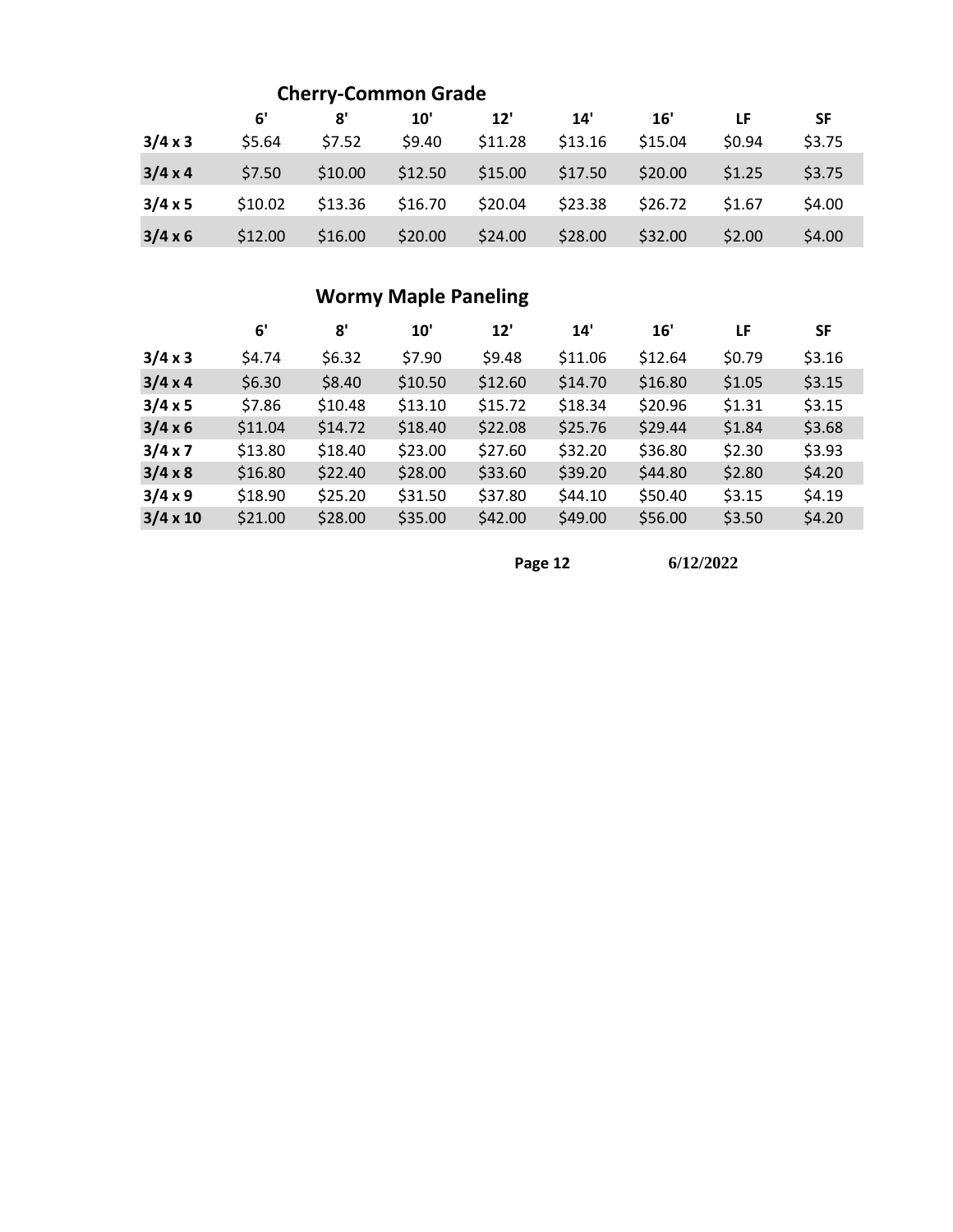|                                 |                    |                    |                    | <b>Siding</b>                       |                    |                    |                  |                   |
|---------------------------------|--------------------|--------------------|--------------------|-------------------------------------|--------------------|--------------------|------------------|-------------------|
| <b>Pine Novelty</b>             | 6'                 | 8'                 | $10'$              | 12'                                 | 14'                | 16'                | LF               | Face              |
| $1 \times 6$                    | \$5.94             | \$7.92             | \$9.90             | \$11.88                             | \$13.86            | \$15.84            | \$0.99           | 4.75"             |
| 1 × 8                           | \$8.25             | \$11.00            | \$13.75            | \$16.50                             | \$19.25            | \$22.00            | \$1.38           | 6.75"             |
| $1 \times 10$                   | \$10.23            | \$13.64            | \$17.05            | \$20.46                             | \$23.87            | \$27.28            | \$1.71           | 8.75"             |
|                                 |                    |                    |                    | Can be used as Flooring too         |                    |                    |                  |                   |
| <b>Pine Ship-Lap</b>            | 6'                 | 8'                 | 10'                | 12'                                 | 14'                | 16'                | LF               | Face              |
| $1 \times 6$                    | \$5.94             | \$7.92             | \$9.90             | \$11.88                             | \$13.86            | \$15.84            | \$0.99           | 5"                |
| $1 \times 8$                    | \$8.92             | \$10.56            | \$13.20            | \$15.84                             | \$18.48            | \$21.12            | \$1.32           | 6.75"             |
| $1 \times 10$                   | \$9.75             | \$12.76            | \$16.00            | \$19.14                             | \$22.33            | \$25.52            | \$1.60           | 8.75"             |
| $1 \times 12$                   | \$11.55            | \$15.40            | \$19.25            | \$23.10                             | \$26.95            | \$30.80            | \$1.93           | 10.75"            |
|                                 |                    |                    |                    |                                     |                    |                    |                  |                   |
| <b>Band Sawn Pine Ship Lap</b>  | 6'                 | 8'                 | 10'                | 12'                                 | 14'                | 16'                | LF               | <b>Face</b>       |
| 1x6                             | \$6.27             | \$8.36             | \$10.45            | \$12.54                             | \$14.63            | \$16.72            | \$1.05           | 5"                |
| 1x8                             | \$8.25             | \$11.00            | \$13.75            | \$16.50                             | \$19.25            | \$22.00            | \$1.38           | 6.75"             |
| 1x10                            | \$9.90             | \$13.20            | \$16.50            | \$19.80                             | \$23.10            | \$26.40            | \$1.65           | 8.75"             |
| 1x12                            | \$11.88            | \$15.84            | \$19.80            | \$23.76                             | \$27.72            | \$31.68            | \$1.98           | 10.75"            |
|                                 | 6'                 | 8'                 | $10'$              |                                     |                    |                    |                  |                   |
| ** Hemlock Ship-Lap             |                    |                    |                    | 12'                                 | 14'                | 16'                | LF               | <b>Face</b><br>5" |
| $1 \times 6$<br>$1 \times 8$    | \$9.25             | \$12.32<br>\$15.44 | \$15.40            | \$18.48                             | \$21.56<br>\$27.02 | \$24.64<br>\$30.88 | \$1.54<br>\$1.93 | 6.75"             |
| $1 \times 10$                   | \$11.58<br>\$18.18 | \$24.24            | \$19.30<br>\$30.30 | \$23.16<br>\$36.36                  | \$42.42            | \$48.48            | \$3.03           | 8.75"             |
| $1 \times 12$                   | \$21.48            | \$28.64            | \$35.80            | \$42.96                             | \$50.12            | \$57.28            | \$3.58           | 10.75"            |
|                                 |                    |                    |                    |                                     |                    |                    |                  |                   |
|                                 |                    |                    |                    |                                     |                    |                    |                  |                   |
| <b>**Channel Rustic</b>         | 6'                 | 8'                 | 10'                | 12'                                 | 14'                | 16'                | LF               | Face              |
| $1 \times 8$                    | \$8.58             | \$11.44            | \$14.30            | \$17.16                             | \$20.02            | \$22.88            | \$1.43           | 6.75"             |
| $1 \times 10$                   | \$9.90             | \$13.20            | \$16.50            | \$19.80                             | \$23.10            | \$26.40            | \$1.65           | 8.75"             |
|                                 |                    |                    |                    |                                     |                    |                    |                  |                   |
| ** items that are made to order |                    |                    |                    |                                     |                    |                    |                  |                   |
|                                 |                    |                    |                    | <b>Choice: One or Two Edge Wavy</b> |                    |                    |                  |                   |
| 3/4 Wavy Edge (Adirondack)      |                    |                    |                    | 4/4 Wavy Edge (Adirondack)          |                    |                    |                  |                   |
| $8" - 10"$                      | \$1.21 SF          |                    |                    | 8"-12" \$1.49 SF                    |                    |                    |                  |                   |

**10"-12"** \$1.32 SF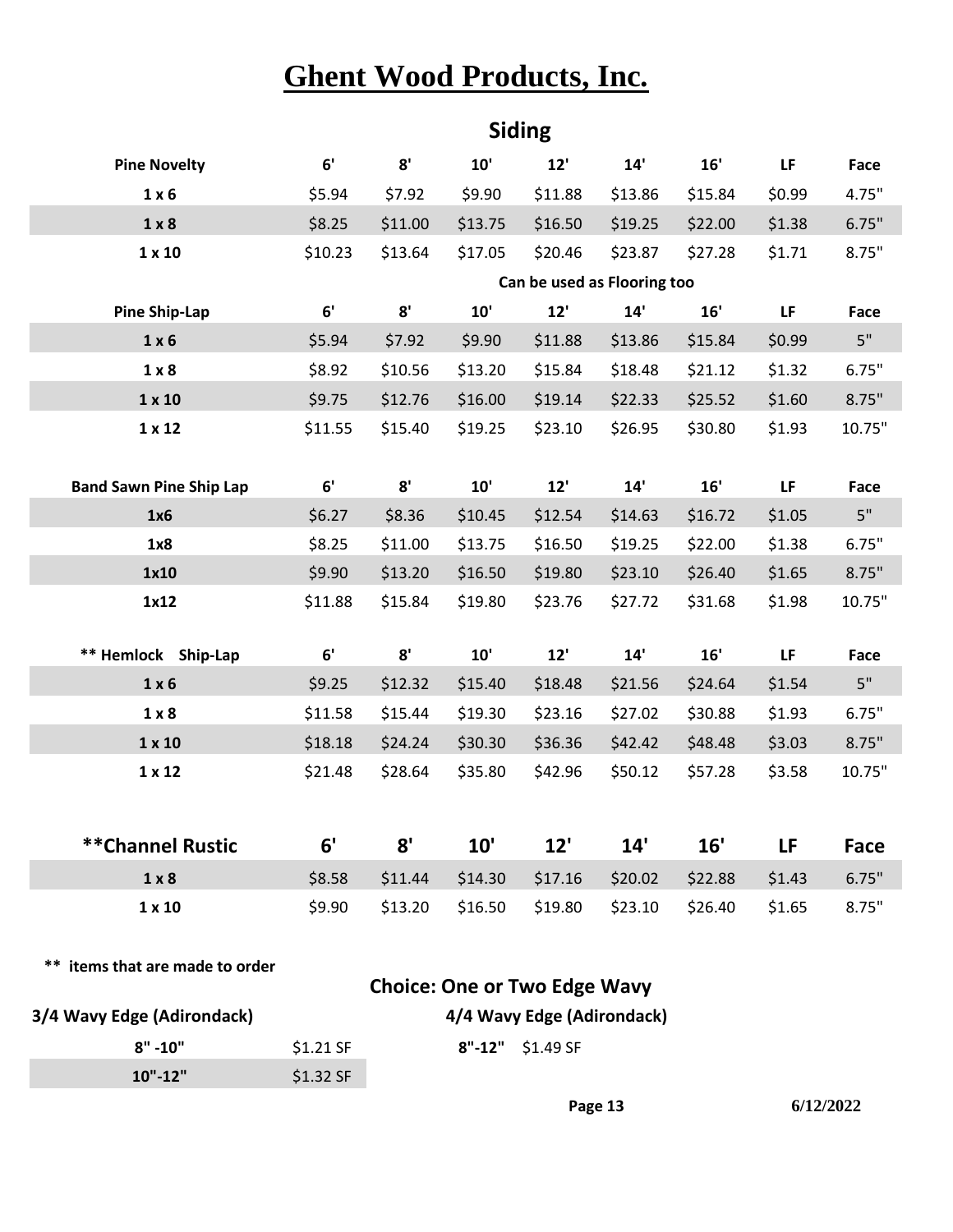### **Siding**

#### **\*\*Log Cabin (Tongue & Groove)**

|                        | 6'      | 8'      | 10'     | 12'     | 14'     | 16'     | LF     | Face       |
|------------------------|---------|---------|---------|---------|---------|---------|--------|------------|
| 2 × 6                  | \$14.88 | \$19.84 | \$24.80 | \$29.76 | \$34.72 | \$39.68 | \$2.48 | 5.25"      |
| 2 × 8                  | \$19.14 | \$25.52 | \$31.90 | \$38.28 | \$44.66 | \$51.04 | \$3.19 | 7.25"      |
| **Log Cabin (Ship Lap) |         |         |         |         |         |         |        |            |
|                        |         |         |         |         |         |         |        |            |
|                        | 6'      | 8'      | 10'     | 12'     | 14'     | 16'     | LF     | Face       |
| 5/4x6                  | \$9.12  | \$12.16 | \$15.20 | \$18.24 | \$21.28 | \$24.32 | \$1.52 |            |
| 5/4x8                  | \$12.24 | \$16.32 | \$20.40 | \$24.48 | \$28.56 | \$32.64 | \$2.04 | $6 - 7/8"$ |

#### **Beveled Siding**

| <b>Planed Common</b> | 6'      | 8'      | 10'     | 12'     | 14'     | 16'     | LF        |
|----------------------|---------|---------|---------|---------|---------|---------|-----------|
| $1/2 \times 6$       | \$3.96  | \$5.28  | \$6.60  | \$7.92  | \$9.24  | \$10.56 | \$0.66    |
| $1/2 \times 8$       | \$5.64  | \$7.52  | \$9.40  | \$11.28 | \$13.16 | \$15.04 | \$0.94    |
| $1/2 \times 10$      | \$6.96  | \$9.28  | \$11.60 | \$13.92 | \$16.24 | \$18.56 | \$1.16    |
| $3/4 \times 6$       | \$5.28  | \$7.04  | \$8.80  | \$10.56 | \$12.32 | \$14.08 | \$0.88    |
| 3/4 x 8              | \$6.96  | \$9.28  | \$11.60 | \$13.92 | \$16.24 | \$18.56 | \$1.16    |
| $3/4 \times 10$      | \$8.94  | \$11.92 | \$14.90 | \$17.88 | \$20.86 | \$23.84 | \$1.49    |
|                      |         |         |         |         |         |         |           |
|                      |         |         |         |         |         |         |           |
| <b>Planed Select</b> | 6'      | 8'      | 10'     | 12'     | 14'     | 16'     | <b>LF</b> |
| 1/2 x 6              | \$5.94  | \$7.92  | \$9.90  | \$11.88 | \$13.86 | \$15.84 | \$0.99    |
| $1/2 \times 8$       | \$8.28  | \$11.04 | \$13.80 | \$16.56 | \$19.32 | \$22.08 | \$1.38    |
| $1/2 \times 10$      | \$10.56 | \$14.08 | \$17.60 | \$21.12 | \$24.64 | \$28.16 | \$1.76    |
| $3/4 \times 6$       | \$9.24  | \$12.32 | \$15.40 | \$18.48 | \$21.56 | \$24.65 | \$1.54    |
| 3/4 x 8              | \$12.24 | \$16.32 | \$20.40 | \$24.48 | \$28.56 | \$32.64 | \$2.04    |

**Page 14 6/12/2022**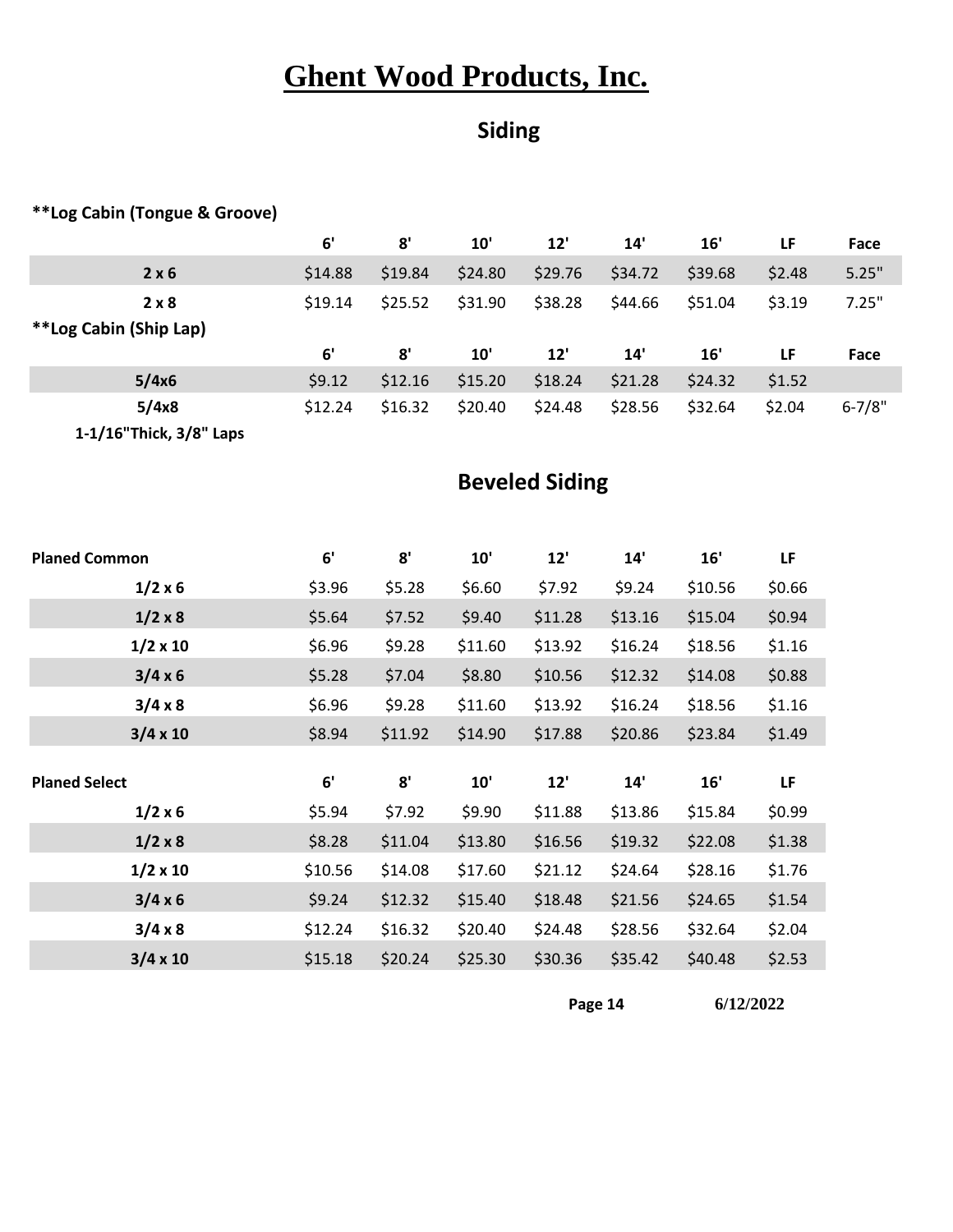#### **Flooring Ash**

|       |               |            |            | ASH   |               |            |            |
|-------|---------------|------------|------------|-------|---------------|------------|------------|
| Grade |               | Width      | <b>SF</b>  | Grade |               | Width      | <b>SF</b>  |
|       | <b>Rustic</b> | $3" - 5"$  | \$4.57     |       | <b>Select</b> | $4" - 7"$  | <b>POR</b> |
|       | <b>Rustic</b> | $6" - 7"$  | \$5.23     |       | <b>Select</b> | 8"         | <b>POR</b> |
|       | <b>Rustic</b> | 8"         | \$5.49     |       | *Select       | $9" - 12"$ | <b>POR</b> |
|       | *Rustic       | $8" - 12"$ | <b>POR</b> |       |               |            |            |

### **Black Walnut**

### **Black Walnut**

**Soft Maple**

| Grade |              | Width | SF      | Grade |               | Width     | <b>SF</b>  |
|-------|--------------|-------|---------|-------|---------------|-----------|------------|
|       | Common 3"-6" |       | \$11.72 |       | Select        | $3" - 5"$ | <b>POR</b> |
|       | Common 7"-8" |       | \$12.27 |       | <b>Select</b> | 6"-7"     | <b>POR</b> |
|       |              |       |         |       | <b>Select</b> | 8"        | <b>POR</b> |

#### **Wormy Soft Maple**

| Width     | <b>SF</b>  | Grade |               | Width     | <b>SF</b> |
|-----------|------------|-------|---------------|-----------|-----------|
| $3" - 5"$ | \$4.57     |       | <b>Rustic</b> | $3" - 5"$ | \$4.18    |
| $6" - 7"$ | \$4.84     |       | <b>Rustic</b> | $6" - 7"$ | \$4.79    |
| 8"        | \$5.12     |       | <b>Rustic</b> | 8"        | \$5.34    |
| $*9".12"$ | <b>POR</b> |       |               |           |           |

#### **Hard Maple**

| Grade |               | Width      | <b>SF</b>  |               |               | Width      | <b>SF</b>  |
|-------|---------------|------------|------------|---------------|---------------|------------|------------|
|       | <b>Rustic</b> | $4" - 7"$  | \$6.25     |               | <b>Select</b> | $4" - 7"$  | <b>POR</b> |
|       |               |            |            | <b>Cherry</b> |               |            |            |
| Grade |               | Width      | <b>SF</b>  | Grade         |               | Width      | SF         |
|       | <b>Rustic</b> | $4" - 7"$  | \$4.65     |               | <b>Select</b> | $4" - 7"$  | <b>POR</b> |
|       | <b>Rustic</b> | 8"         | \$5.65     |               | <b>Select</b> | 8"         | <b>POR</b> |
|       | *Rustic       | $9" - 10"$ | <b>POR</b> |               | *Select       | $9" - 10"$ | <b>POR</b> |

**Page 15 All our flooring is Kiln Dried-T&G and End Matched. Lengths are 2'-12' based upon current kiln dried stock. All orders are random lengths- Additional charges may be incurred for specific lengths. \*May Require additional lead time POR = Price on Request**

**6/12/2022**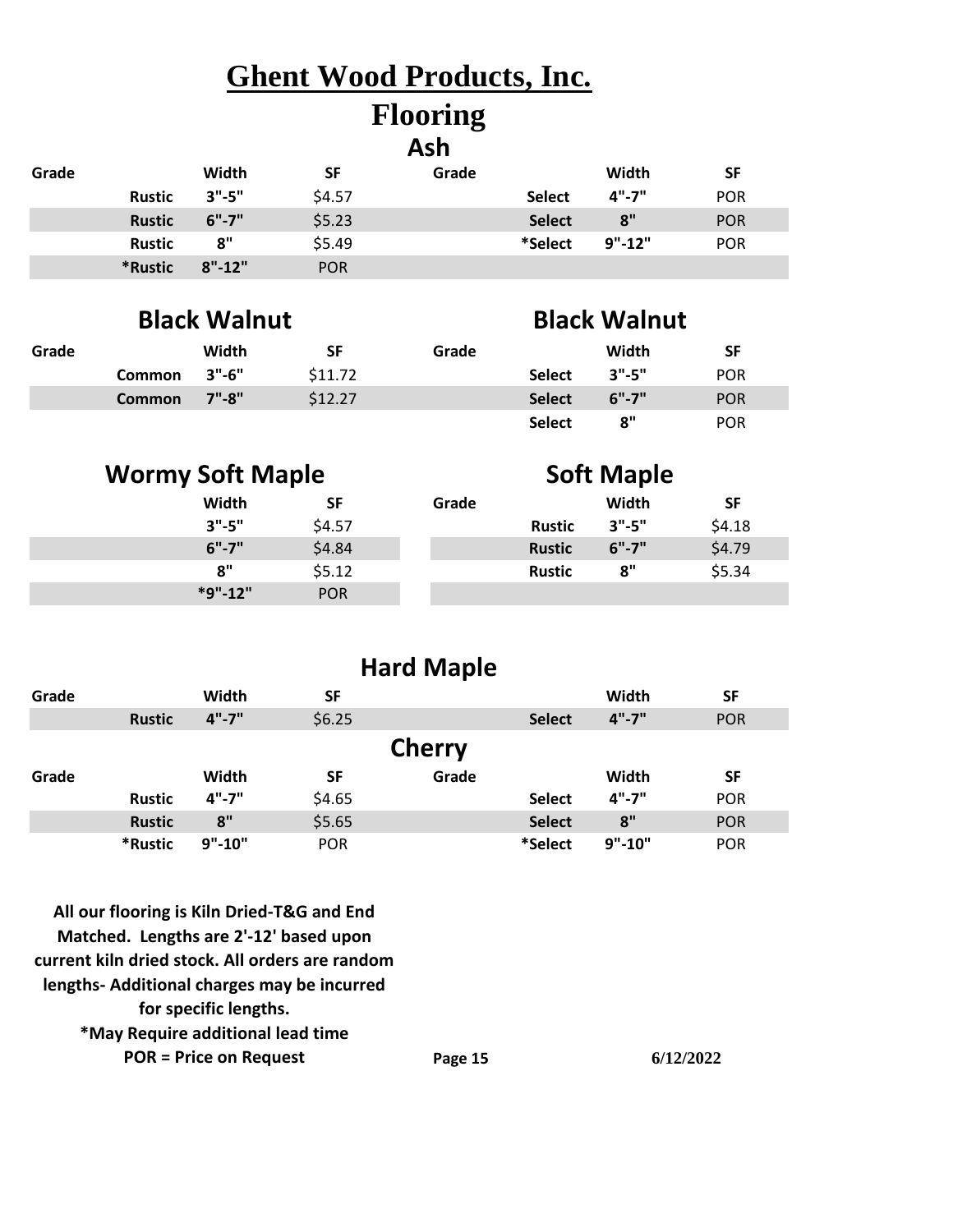# **Flooring**

#### **Hickory**

| Grade |               | Width      | SF         | Grade |               | Width      | <b>SF</b>  |
|-------|---------------|------------|------------|-------|---------------|------------|------------|
|       | <b>Rustic</b> | 3"-5"      | \$5.39     |       | <b>Select</b> | $3"$ -5"   | <b>POR</b> |
|       | <b>Rustic</b> | 6"-7"      | \$6.22     |       | <b>Select</b> | 6"-7"      | <b>POR</b> |
|       | Rustic        | 8"         | \$6.49     |       | <b>Select</b> | 8"         | <b>POR</b> |
|       | *Rustic       | $9" - 12"$ | <b>POR</b> |       | *Select       | $9" - 12"$ | <b>POR</b> |

#### **Red Oak**

| Grade |               | Width      | SF         | Grade |               | Width      | <b>SF</b>  |
|-------|---------------|------------|------------|-------|---------------|------------|------------|
|       | <b>Rustic</b> | 3".5"      | \$4.57     |       | <b>Select</b> | 4"-7"      | <b>POR</b> |
|       | <b>Rustic</b> | 6"-7"      | \$5.23     |       | <b>Select</b> | 8"         | <b>POR</b> |
|       | <b>Rustic</b> | 8"         | \$5.49     |       | *Select       | $9" - 12"$ | <b>POR</b> |
|       | *Rustic       | $9" - 12"$ | <b>POR</b> |       |               |            |            |

#### **Circle Sawn/Skip Planned White Oak Center Cut Rustic White Oak**

| Grade |                            | Width     | SF         | Grade | Width      | SF |
|-------|----------------------------|-----------|------------|-------|------------|----|
|       | <b>Rustic</b>              | $4" - 6"$ | \$6.49     |       | <b>POR</b> |    |
|       | <b>Rustic</b>              | $7" - 8"$ | \$7.87     |       |            |    |
|       | *Rustic 9"-12"             |           | <b>POR</b> |       |            |    |
|       | **Flooring not End Matched |           |            |       |            |    |

| Grade | Width<br><b>POR</b> | SF |
|-------|---------------------|----|
|       |                     |    |
|       |                     |    |

#### **Grade Width SF Grade Width SF Common 4"-7"** \$6.93 **Select 4"-7"** POR **Common 8"** \$7.48 **Select 8"** POR **\*Common 9"-12"** POR **\*Select 9"-12"** POR **White Oak**

#### **Rift & Quarter Sawn White Oak Select Quarter Sawn Red Oak**

| POR                   | Grade         | Width      | SF         |
|-----------------------|---------------|------------|------------|
|                       | <b>Select</b> | $3" - 5"$  | \$6.77     |
|                       | <b>Select</b> | $6" - 7"$  | \$7.32     |
| n Dried-T&G and End   | <b>Select</b> | 8"         | \$8.42     |
| ire 2'-12' based upon | *Select       | $9" - 12"$ | <b>POR</b> |

**All our flooring is Kiln Dried-T&G and End Matched. Lengths are 2'-12' based upon current kiln dried stock. All orders are random lengths- Additional charges may be incurred for specific lengths. \*May require additional lead time. POR = Price on Request**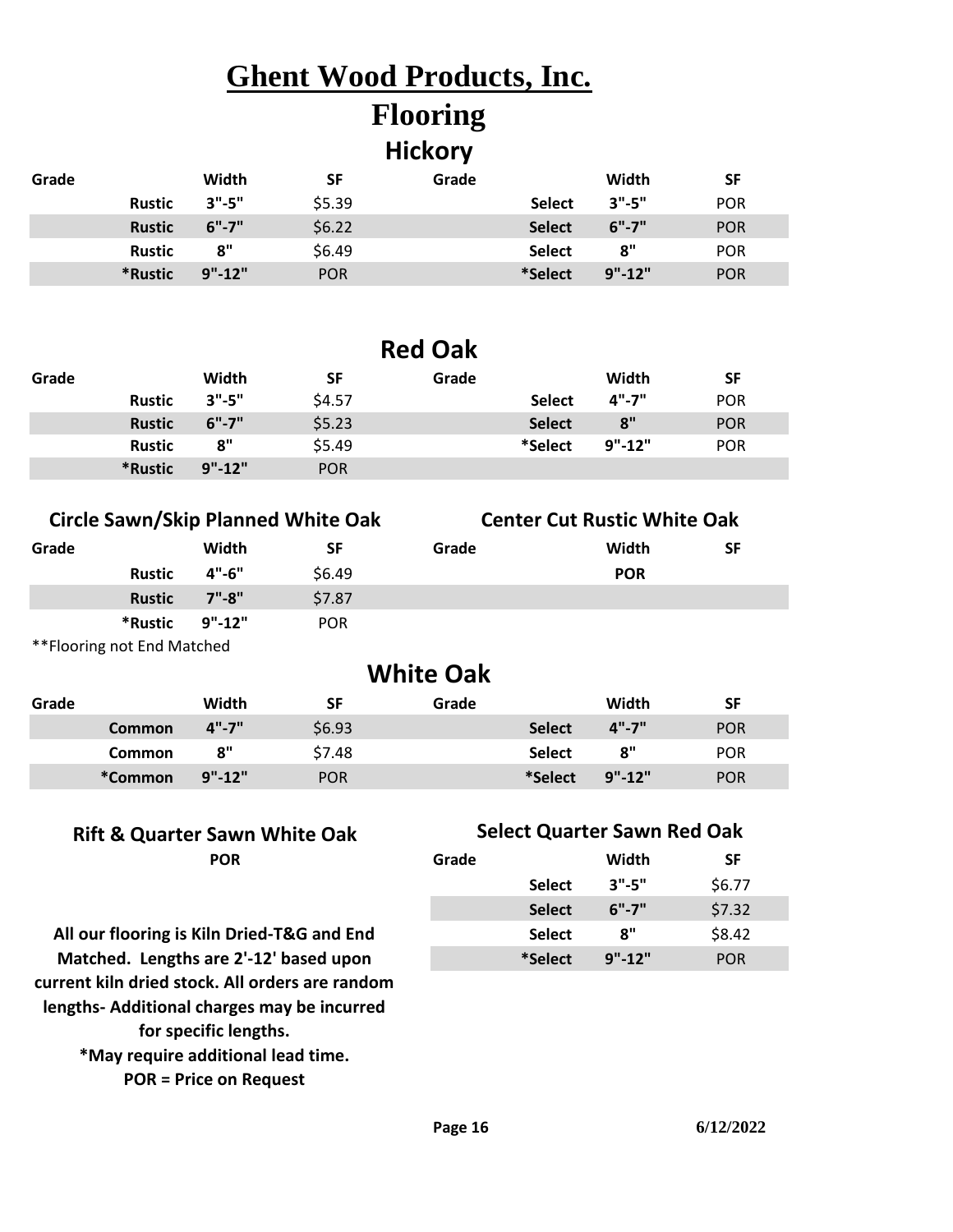## **Ghent Wood Products, Inc. Flooring**

#### **Pine Reclaimed Heart Pine**

| Grade         | Width | LF     | Face  | <b>SF</b> |               | Grade             | Width           | <b>SF</b> |
|---------------|-------|--------|-------|-----------|---------------|-------------------|-----------------|-----------|
| <b>Knotty</b> | 1x6   | \$1.05 | 5.25" | \$2.40    |               | <b>Heart Pine</b> | $4"$            | \$11.00   |
| <b>Knotty</b> | 1x8   | \$1.49 | 7"    | \$2.55    |               | <b>Heart Pine</b> | 5"              | \$11.00   |
| <b>Knotty</b> | 1x10  | \$1.98 | 9"    | \$2.63    |               | <b>Heart Pine</b> | 6"              | \$11.00   |
| <b>Knotty</b> | 1x12  | \$2.53 | $11"$ | \$2.76    |               | <b>Heart Pine</b> | 7"              | \$11.00   |
| <b>Knotty</b> | 1x14  | \$3.85 | 13"   | \$3.54    |               | <b>Heart Pine</b> | 8"              | \$11.00   |
| <b>Knotty</b> | 1x16  | \$4.68 | 15"   | \$3.75    |               |                   |                 |           |
| <b>Knotty</b> | 1x18  | \$5.25 | 17"   | \$3.73    |               | Knotty Pine 5/4   |                 |           |
|               |       |        |       |           | Grade         | Width             | LF              | Face      |
| Grade         | Width | LF     | Face  | <b>SF</b> | <b>Knotty</b> | 6"                | \$1.76          | 5.25"     |
| <b>Select</b> | 1x4   | \$1.21 | 3.25" | \$4.46    | <b>Knotty</b> | 8"                | \$2.31          | 7"        |
| <b>Select</b> | 1x6   | \$1.76 | 5.25" | \$4.03    | <b>Knotty</b> | 10"               | \$2.86          | 9"        |
| <b>Select</b> | 1x8   | \$2.48 | 7"    | \$4.24    |               |                   |                 |           |
| <b>Select</b> | 1x10  | \$3.25 | 9"    | \$4.31    |               |                   |                 |           |
| <b>Select</b> | 1x12  | \$4.35 | $11"$ | \$4.74    |               |                   |                 |           |
| <b>Select</b> | 1x14  | \$5.82 | 13"   | \$5.37    |               |                   |                 |           |
| <b>Select</b> | 1x16  | \$7.15 | 15"   | \$5.72    |               |                   | 2" Pine Floorin |           |

#### **Hemlock**

| Grade | Width | LF     | Face  |
|-------|-------|--------|-------|
|       | 1x6   | \$1.98 | 5.25" |
|       | 1x8   | \$2.20 | 7"    |
|       | 1x10  | \$3.25 | q"    |
|       | 1x12  | \$3.85 | 11"   |

**All Softwood flooring is not end matched. We can end match for an additonal charge.**

**All Pine Flooring is even lengths 6'-16'**

**All Hemlock Flooring is even and odd lengths 3'-16'**

| Grade             | Width | SF      |
|-------------------|-------|---------|
| <b>Heart Pine</b> | 4"    | \$11.00 |
| <b>Heart Pine</b> | 5"    | \$11.00 |
| <b>Heart Pine</b> | 6"    | \$11.00 |
| <b>Heart Pine</b> | 7"    | \$11.00 |
| <b>Heart Pine</b> | 8"    | \$11.00 |

#### **Knotty Pine 5/4**

| Grade  | Width | LF     | Face  |
|--------|-------|--------|-------|
| Knotty | 6"    | \$1.76 | 5.25" |
| Knotty | 8"    | \$2.31 | 7"    |
| Knotty | 10"   | \$2.86 | 9"    |

#### **2" Pine Flooring**

| Hemlock |        |       |
|---------|--------|-------|
| Width   | LF.    | Face  |
| 1x6     | \$1.98 | 5.25" |

| 1x10 | \$3.25 | 9"                                                       |                  | Hemlock (2") |        |
|------|--------|----------------------------------------------------------|------------------|--------------|--------|
| 1x12 | \$3.85 | 11"                                                      | Grade            | Width        | LF     |
|      |        |                                                          | <b>Air Dried</b> | 6"           | \$2.00 |
|      |        |                                                          | <b>Air Dried</b> | 8"           | \$2.70 |
|      |        | المعاملة ومساويته والمستحدث والمستحدث والكالم والمستحيات | <b>Air Dried</b> | 10"          | \$3.33 |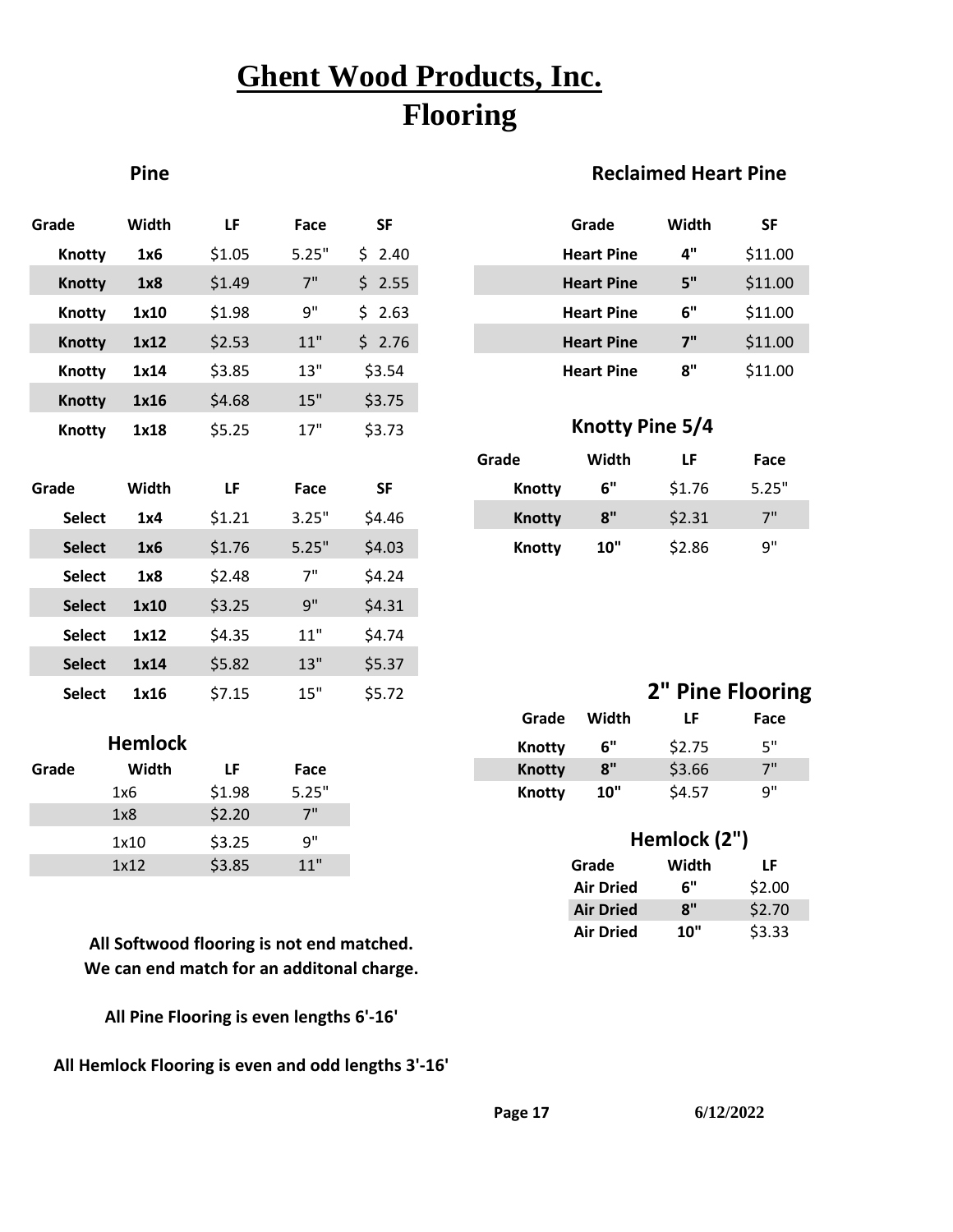### **Ghent Wood Products, Inc. Bark Mulch**

| <b>Red Hemlock</b>  |         | <b>Regular Reground</b>        |                    |
|---------------------|---------|--------------------------------|--------------------|
| <b>Per Yard</b>     | \$16.00 | Per Yard (4 or more yards)     | \$25.00            |
| 8' Pickup Bed       | \$60.00 | Per Yard (3 or less yards)     | \$27.00            |
| <b>Small Pickup</b> | \$50.00 | 8' Pickup Bed                  | \$75.00            |
|                     |         | 6' Pickup Bed<br>4' Pickup Bed | \$60.00<br>\$45.00 |
| <b>Regular Pine</b> |         |                                |                    |
| <b>Per Yard</b>     | \$11.25 | <b>Red Hemlock Reground</b>    |                    |
| 8' Pickup Bed       | \$40.00 | Per Yard (4 or more yards)     | \$25.00            |
| <b>Small Pickup</b> | \$35.00 | Per Yard (3 or less yards)     | \$27.00            |
| <b>Wood Chips</b>   |         | 8' Pickup Bed                  | \$80.00            |
| <b>Per Yard</b>     | \$13.75 | 6' Pickup Bed                  | \$65.00            |
| 8' Pickup Bed       | \$50.00 | 4' Pickup Bed                  | \$45.00            |
| <b>Small Pickup</b> | \$40.00 |                                |                    |
|                     |         | <b>Shavings</b>                |                    |

| Sawdust                    |         |         | Per Yard (4 or more yards) | \$15.00 |
|----------------------------|---------|---------|----------------------------|---------|
| Per Yard (4 or more yards) | \$10.00 |         | Per Yard (3 or less yards) | \$18.75 |
| Per Yard (3 or less yards) | \$12.50 |         | 8' Pickup Bed              | \$75.00 |
| 8' Pickup Bed              | \$53.00 |         | <b>Small Pickup</b>        | \$60.00 |
| <b>Small Pickup</b>        | \$45.00 |         |                            |         |
|                            |         | Page 18 |                            |         |

**6/12/2022**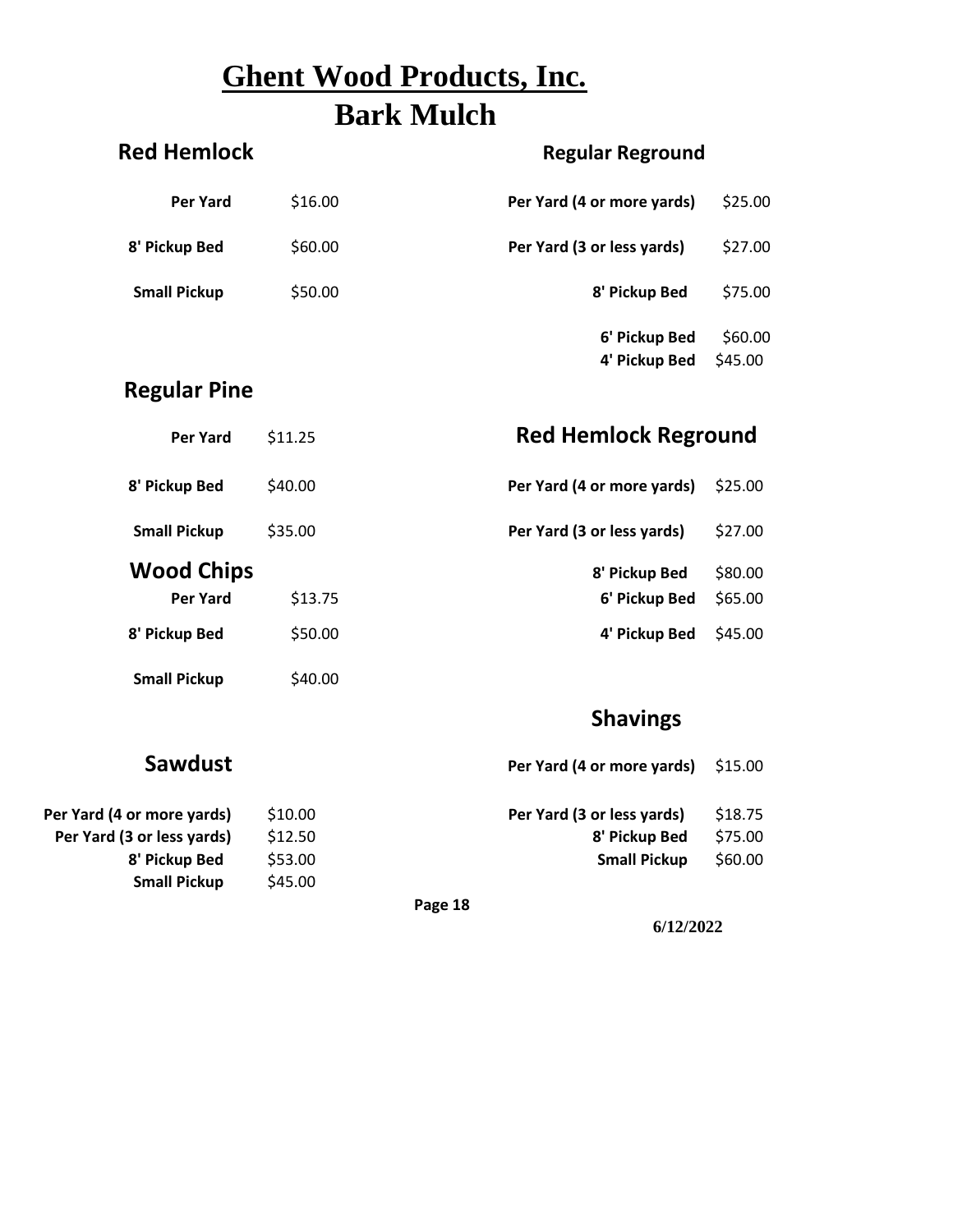### **Fencing**

| <b>Locust 11' Rails</b>           | \$27.50 | 3"-4" Round 8' Long  |
|-----------------------------------|---------|----------------------|
| Locust 7' Post (2 hole)           | \$28.75 | 3"-4" Round 10' Long |
| Locust 7' Post (3hole)            | \$30.00 | 4"-5" Round 8' Long  |
| Locust Corner Post (2 Hole)       | \$32.00 | 4"-5" Round 10' Long |
| <b>Locust Corner Post (3Hole)</b> | \$33.50 | 4"-5" Round 12" Long |
| Tamarack (2 hole)                 | \$14.00 | 5"-6" Round 8' Long  |
| 11' Hemlock Rails                 | \$9.00  | 5"-6" Round 12' Long |

#### **Locust Post**

| 3x4x8 | \$20.00 |
|-------|---------|
| 4x4x8 | \$26.66 |

See Rough Cut Red & White Oak price pages for fence board pricing

#### **Locust Boards & Posts**

| $4/4$ and $5/4$ In Stock | \$2.00 BF |
|--------------------------|-----------|
| <b>Special Order</b>     | \$2.50 BF |

#### **Hardwood Stakes**

| 1x1x4       | \$0.90 |
|-------------|--------|
| 1x1x6       | \$1.35 |
| 1.25x1.25x8 | \$2.25 |
| 1x1x5       | \$1.15 |

**Bundle discount available please call the office for prices Other sizes availabile upon request**

| <b>Pressure Treated</b> |         |
|-------------------------|---------|
| 4x4x8                   | \$21.52 |
| 4x4x10                  | \$28.02 |
| 4x4x12                  | \$30.92 |
| 4x4x16                  | \$42.13 |
| 6x6x8                   | \$48.39 |
| 6x6x10                  | \$65.94 |
| 6x6x12                  | \$75.60 |
| 6x6x14                  | \$84.68 |
| 6x6x16                  | \$97.44 |

#### **Split Rail Fencing Southern Yellow Pine- Pressure Treated Posts**

| \$27.50 | 3"-4" Round 8' Long \$10.65 (100/unit) |  |
|---------|----------------------------------------|--|
| \$28.75 | 3"-4" Round 10' Long \$16.20 (80/unit) |  |
| \$30.00 | 4"-5" Round 8' Long \$17.80 (60/unit)  |  |
| \$32.00 | 4"-5" Round 10' Long \$26.25 (60/unit) |  |
| \$33.50 | 4"-5" Round 12" Long \$34.00 (40/unit) |  |
| \$14.00 | 5"-6" Round 8' Long \$21.95 (45/unit)  |  |
| \$9.00  | 5"-6" Round 12' Long \$39.99 (35/unit) |  |
|         |                                        |  |

| 3x4x8             | \$20.00              | 5"-6" Faced 8' Long \$23.25 (45/unit)   |  |
|-------------------|----------------------|-----------------------------------------|--|
| 4x4x8             | \$26.66              | 6"-7" Round 10' Long $$41.85$ (30/unit) |  |
|                   | ed & White Oak price | 6"-7" Faced 8' Long $$29.75$ (30/unit)  |  |
| nce board pricing |                      | 6"-7" Half Round 8' \$19.95 (60/unit)   |  |
|                   |                      |                                         |  |

(5% discount when purchased by the unit)

#### \$13.00 4"-5" 8' Long \$16.00 4"-5" 10' Long \$21.00 4"-5" 12' Long \$15.00 5"-6" 8' Long \$19.00 5"-6" 10' Long \$23.00 5"-6" 12' Long **Pressure Treated Tamarack Round Posts**

**Page 19 6/12/2022**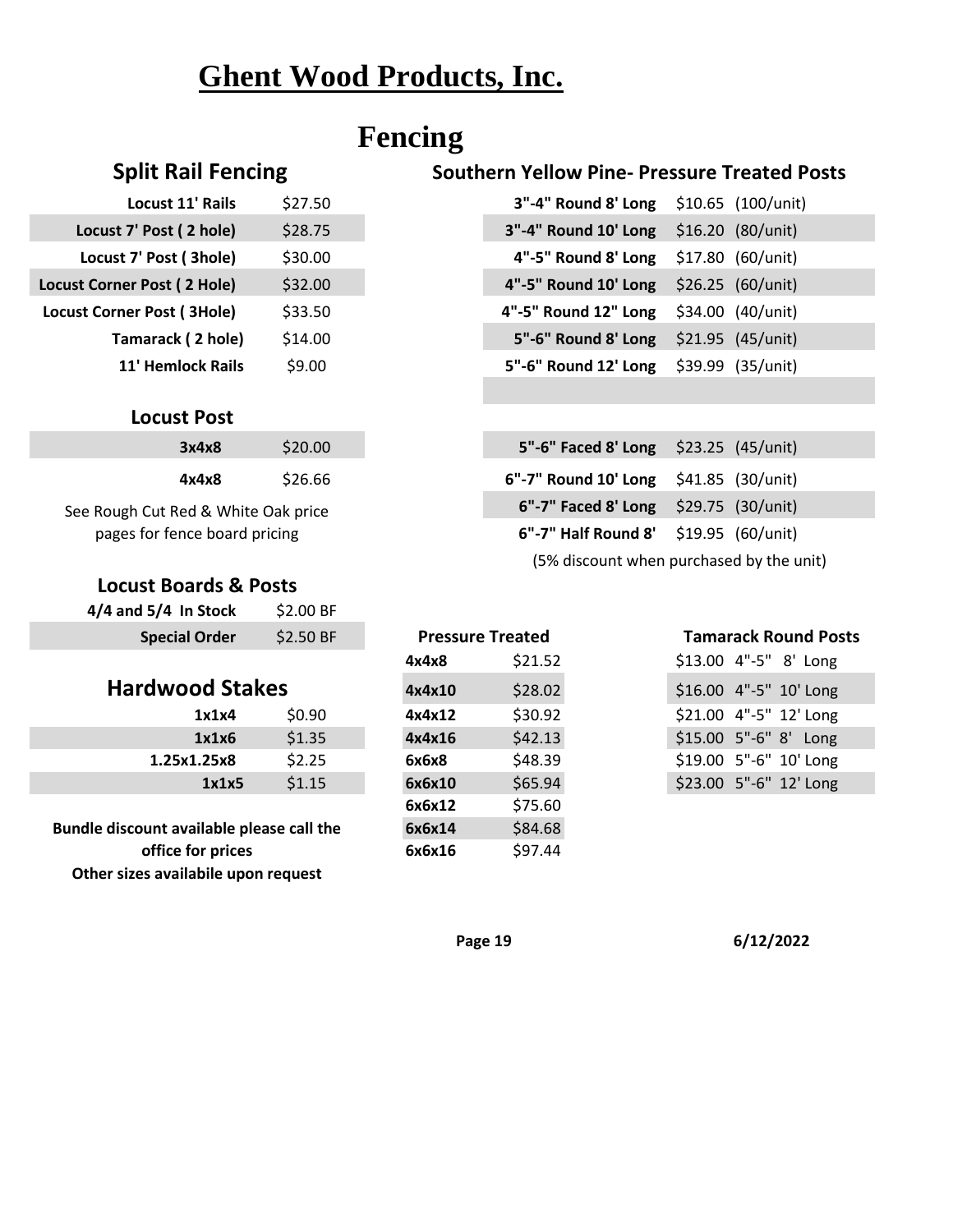| <b>Field Stone</b><br><b>Price as Marked</b><br>Field Stone 1/2 Pallet<br>Price as Marked<br><b>Garden Path</b><br><b>Price as Marked</b><br>Ave. 24 pcs. Per Pallet Aprox 75-80 SF. Ave. 18" -24"<br>Steps/Slabs<br>Price as Marked<br>3" to 5" Thick Pallet is Aprox. 80 to 90 SF, For walking on<br>6"-8" Thick Pallet is Aprox. 65 SF, For driving on<br>Colonial Side by Side 2"-5"<br>Price as Marked<br>Colonial 1/2 Pallet<br>Price as Marked<br>Colonial Thin 1"-3"<br><b>Price as Marked</b><br>Colonial Heavy 3"-6"<br>Price as Marked<br>Red Field Stone 1"-3"<br>Price as Marked<br><b>Red Field Garden Path</b><br>Price as Marked<br><b>Fieldstone Boulders</b><br>Price as Marked<br><b>Stand Ups</b><br>Price as Marked<br>\$8.25/SF Full Pallet<br>\$10.31/SF Per Piece<br>1" Natural Blue Stone<br>\$8.66/SF Full Pallet<br>\$10.83/SF Per Piece<br>1-1/2" Natural Blue Stone<br>\$10.26/SF Full Pallet<br>1" Thermal Blue Stone<br>\$12.83/SF Per Peice<br>\$11.96/SF Full Pallet<br>\$14.95/SF Per Piece<br>1-1/2" & 2"Thermal Blue Stone<br>\$18.43/SF 12" and 14"<br>\$19.78/SF 16" and 24"<br>2" Thermal Blue Stone Treads<br>\$3.56/SF Full Pallet<br>Flag Stone 1/2" Thick (Full Color, Lilac)<br>\$4.45/SF Per Piece | SLUTTE FILLES | 518-828-5684 |
|-------------------------------------------------------------------------------------------------------------------------------------------------------------------------------------------------------------------------------------------------------------------------------------------------------------------------------------------------------------------------------------------------------------------------------------------------------------------------------------------------------------------------------------------------------------------------------------------------------------------------------------------------------------------------------------------------------------------------------------------------------------------------------------------------------------------------------------------------------------------------------------------------------------------------------------------------------------------------------------------------------------------------------------------------------------------------------------------------------------------------------------------------------------------------------------------------------------------------------------------------|---------------|--------------|
|                                                                                                                                                                                                                                                                                                                                                                                                                                                                                                                                                                                                                                                                                                                                                                                                                                                                                                                                                                                                                                                                                                                                                                                                                                                 |               |              |
|                                                                                                                                                                                                                                                                                                                                                                                                                                                                                                                                                                                                                                                                                                                                                                                                                                                                                                                                                                                                                                                                                                                                                                                                                                                 |               |              |
|                                                                                                                                                                                                                                                                                                                                                                                                                                                                                                                                                                                                                                                                                                                                                                                                                                                                                                                                                                                                                                                                                                                                                                                                                                                 |               |              |
|                                                                                                                                                                                                                                                                                                                                                                                                                                                                                                                                                                                                                                                                                                                                                                                                                                                                                                                                                                                                                                                                                                                                                                                                                                                 |               |              |
|                                                                                                                                                                                                                                                                                                                                                                                                                                                                                                                                                                                                                                                                                                                                                                                                                                                                                                                                                                                                                                                                                                                                                                                                                                                 |               |              |
|                                                                                                                                                                                                                                                                                                                                                                                                                                                                                                                                                                                                                                                                                                                                                                                                                                                                                                                                                                                                                                                                                                                                                                                                                                                 |               |              |
|                                                                                                                                                                                                                                                                                                                                                                                                                                                                                                                                                                                                                                                                                                                                                                                                                                                                                                                                                                                                                                                                                                                                                                                                                                                 |               |              |
|                                                                                                                                                                                                                                                                                                                                                                                                                                                                                                                                                                                                                                                                                                                                                                                                                                                                                                                                                                                                                                                                                                                                                                                                                                                 |               |              |
|                                                                                                                                                                                                                                                                                                                                                                                                                                                                                                                                                                                                                                                                                                                                                                                                                                                                                                                                                                                                                                                                                                                                                                                                                                                 |               |              |
|                                                                                                                                                                                                                                                                                                                                                                                                                                                                                                                                                                                                                                                                                                                                                                                                                                                                                                                                                                                                                                                                                                                                                                                                                                                 |               |              |
|                                                                                                                                                                                                                                                                                                                                                                                                                                                                                                                                                                                                                                                                                                                                                                                                                                                                                                                                                                                                                                                                                                                                                                                                                                                 |               |              |
|                                                                                                                                                                                                                                                                                                                                                                                                                                                                                                                                                                                                                                                                                                                                                                                                                                                                                                                                                                                                                                                                                                                                                                                                                                                 |               |              |
|                                                                                                                                                                                                                                                                                                                                                                                                                                                                                                                                                                                                                                                                                                                                                                                                                                                                                                                                                                                                                                                                                                                                                                                                                                                 |               |              |
|                                                                                                                                                                                                                                                                                                                                                                                                                                                                                                                                                                                                                                                                                                                                                                                                                                                                                                                                                                                                                                                                                                                                                                                                                                                 |               |              |
|                                                                                                                                                                                                                                                                                                                                                                                                                                                                                                                                                                                                                                                                                                                                                                                                                                                                                                                                                                                                                                                                                                                                                                                                                                                 |               |              |
|                                                                                                                                                                                                                                                                                                                                                                                                                                                                                                                                                                                                                                                                                                                                                                                                                                                                                                                                                                                                                                                                                                                                                                                                                                                 |               |              |
|                                                                                                                                                                                                                                                                                                                                                                                                                                                                                                                                                                                                                                                                                                                                                                                                                                                                                                                                                                                                                                                                                                                                                                                                                                                 |               |              |
|                                                                                                                                                                                                                                                                                                                                                                                                                                                                                                                                                                                                                                                                                                                                                                                                                                                                                                                                                                                                                                                                                                                                                                                                                                                 |               |              |
|                                                                                                                                                                                                                                                                                                                                                                                                                                                                                                                                                                                                                                                                                                                                                                                                                                                                                                                                                                                                                                                                                                                                                                                                                                                 |               |              |
|                                                                                                                                                                                                                                                                                                                                                                                                                                                                                                                                                                                                                                                                                                                                                                                                                                                                                                                                                                                                                                                                                                                                                                                                                                                 |               |              |
|                                                                                                                                                                                                                                                                                                                                                                                                                                                                                                                                                                                                                                                                                                                                                                                                                                                                                                                                                                                                                                                                                                                                                                                                                                                 |               |              |
|                                                                                                                                                                                                                                                                                                                                                                                                                                                                                                                                                                                                                                                                                                                                                                                                                                                                                                                                                                                                                                                                                                                                                                                                                                                 |               |              |
|                                                                                                                                                                                                                                                                                                                                                                                                                                                                                                                                                                                                                                                                                                                                                                                                                                                                                                                                                                                                                                                                                                                                                                                                                                                 |               |              |
|                                                                                                                                                                                                                                                                                                                                                                                                                                                                                                                                                                                                                                                                                                                                                                                                                                                                                                                                                                                                                                                                                                                                                                                                                                                 |               |              |
|                                                                                                                                                                                                                                                                                                                                                                                                                                                                                                                                                                                                                                                                                                                                                                                                                                                                                                                                                                                                                                                                                                                                                                                                                                                 |               |              |
|                                                                                                                                                                                                                                                                                                                                                                                                                                                                                                                                                                                                                                                                                                                                                                                                                                                                                                                                                                                                                                                                                                                                                                                                                                                 |               |              |
|                                                                                                                                                                                                                                                                                                                                                                                                                                                                                                                                                                                                                                                                                                                                                                                                                                                                                                                                                                                                                                                                                                                                                                                                                                                 |               |              |
|                                                                                                                                                                                                                                                                                                                                                                                                                                                                                                                                                                                                                                                                                                                                                                                                                                                                                                                                                                                                                                                                                                                                                                                                                                                 |               |              |

### **Stone Prices 518-828-5684**